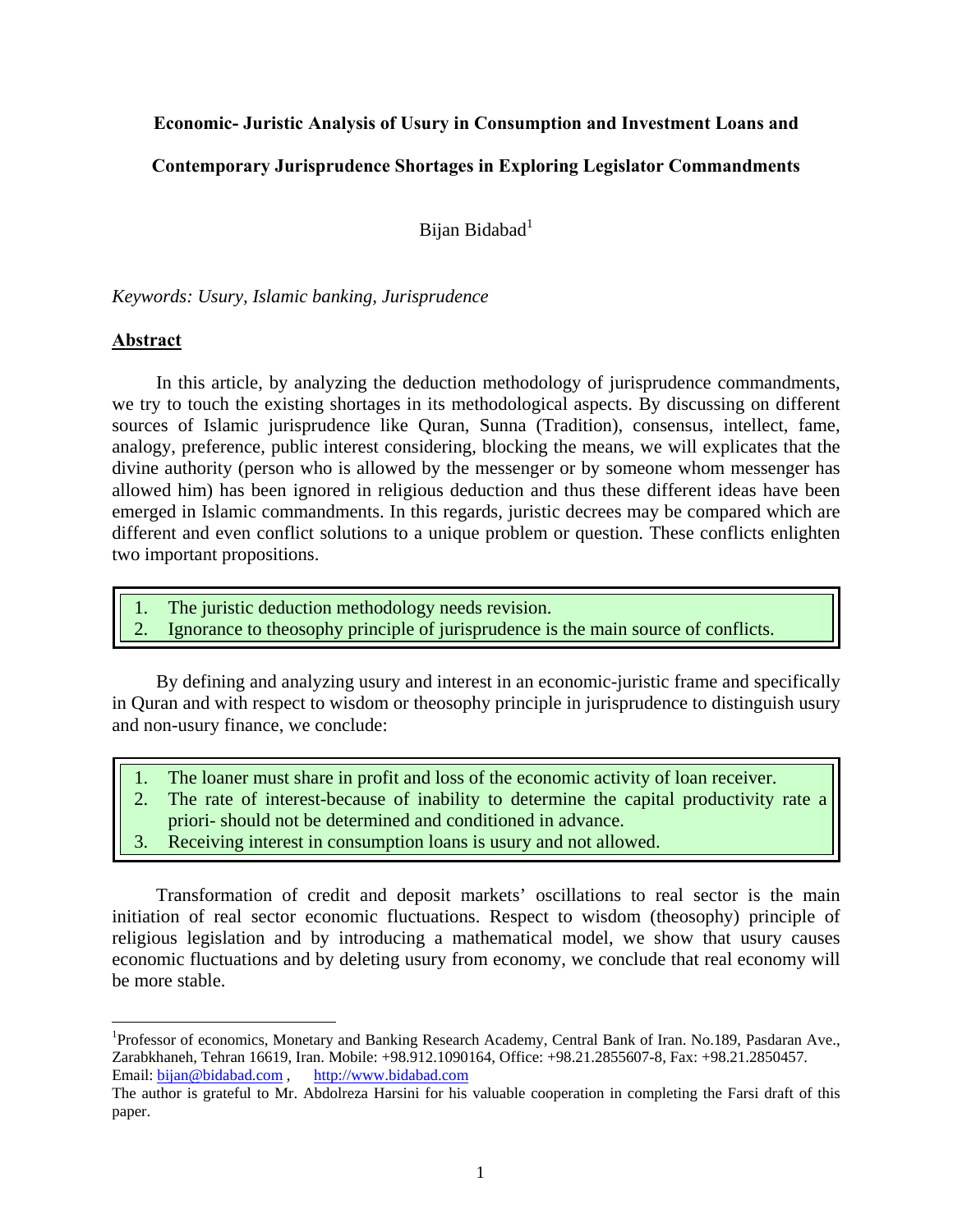### **Introduction**

Interest rate is critical economic and juristic debates. Certainly, concrete results in this debate may improve the functioning of Islamic banking; because, non-usury banking is based on the juristic approach to define usury. In this paper, we examine the interest and usury from the economic and juristic points of views. We try to examine this hypothesis: whether is the received interest from a loan for any purposes usury or not? On the other hand, we may distinguish consumption loans from investment loans. The former is usury and the latter is not. To analyze this hypothesis we try to investigate the methodology of deducting commandments in Islamic jurisprudence.

# **(الفقه و العلم) knowledge and Jurisprudence 2**

Jurisprudence in Arabic philology comes from "understanding" and Quran relates this term to heart: <sup>3</sup> "They have heart but they can not understand". <sup>4</sup> This means that the "heart" is location of "understanding". By the other way, it means that jurisprudence should come from deep thinking. Generally, knowledge in original Islamic law (original Shariia) and all other original religions is distinguished from the knowledge in public terms. Surveying the life history of God's messengers and prophets reveals that all of them were illiterate but educated. They were (illiterate) distinguished scholars in their ages. Thus, their knowledge should come from other sources. In Quran, it is addressed to the prophet: *"before this you could not read a book*  and you had no hand- writing"<sup>5</sup>. The prophet emphasizes that all Moslems should observe learning knowledge. But he, himself was illiterate. I mean the knowledge and literacy are two different things. In defining knowledge, the prophet says: *"knowledge is not something which can be procured by excess teaching, but it is a light which God may insert in the heart of those who may want"*. <sup>6</sup>

In Quran, knowledge is restricted to piety: *"get piety, Allah will educate knowledge to*  you"<sup>7</sup> Thus the knowledge-based deduction should be different from the deduction based on the literacy. And jurisprudence should be based on knowledge not literacy. Knowledge goes through heart (of mind) but literacy gets some location in the memory area of the brain not the thinking core or heart of brain. Some researches classify jurisprudence reasoning as techniques of deducting religious commandments.<sup>8</sup> This technique itself needs deep thinking and reasoning, to deduce commandments. "Shahid Thani" a Shiite jurist says: "Jurisprudence is not the written

 $\overline{a}$ 

` لَيْسَ ٱلعِلْمُ بكَثْرَةِ ٱلتَعَلُّم إنَّمَا هُوَ نُورٌ يَقْذِفُهُ ٱللهُ فِي قَلْب مَنْ يُريد اَنْ يَهْدِيه. بحارالانوار، محمّد باقر المحلسيّ، ج ٦٧ ، اب ٥٢ ، ص١٣٩ و منية المريدين، الشهيد الثاني، ص ،١٥٩ في التوكل علي االله تعالي و الاعتماد.

**«اِتَقوا االله يُعَلِكُمُ االله»** 282. :Baghareh <sup>7</sup>

اصول فقه، دفتر الااول، مصطفي محقق داماد، مركز نشر علوم اسلامي، چاپ دهم، ص .٩ <sup>٨</sup>

 $2^2$  For explanatory discussions about this topic see the books of Haj Soltan-Mohammad Soltanalishah Gonabadi. See the references at the end of the paper.<br><sup>3</sup> The "heart" in Arabic language is used to introduce both the "sprit of mind" and the "physical heart". The special

Arabic term for "physical heart" is "Foad" (فؤاد).

<sup>4</sup> **لَهُمْ قُلُوبٌ لايَفْقَهُونَ بِهٰا** 179. :Araaf

**و مَاكُنْتُ تَتْلُواْ مِنْ قَبْلِهِ مِنْ كِتٰابٍٍ وَ لَاتَخُطُّهُ بِيَمِينِكَ** 48. :Ankabout <sup>5</sup>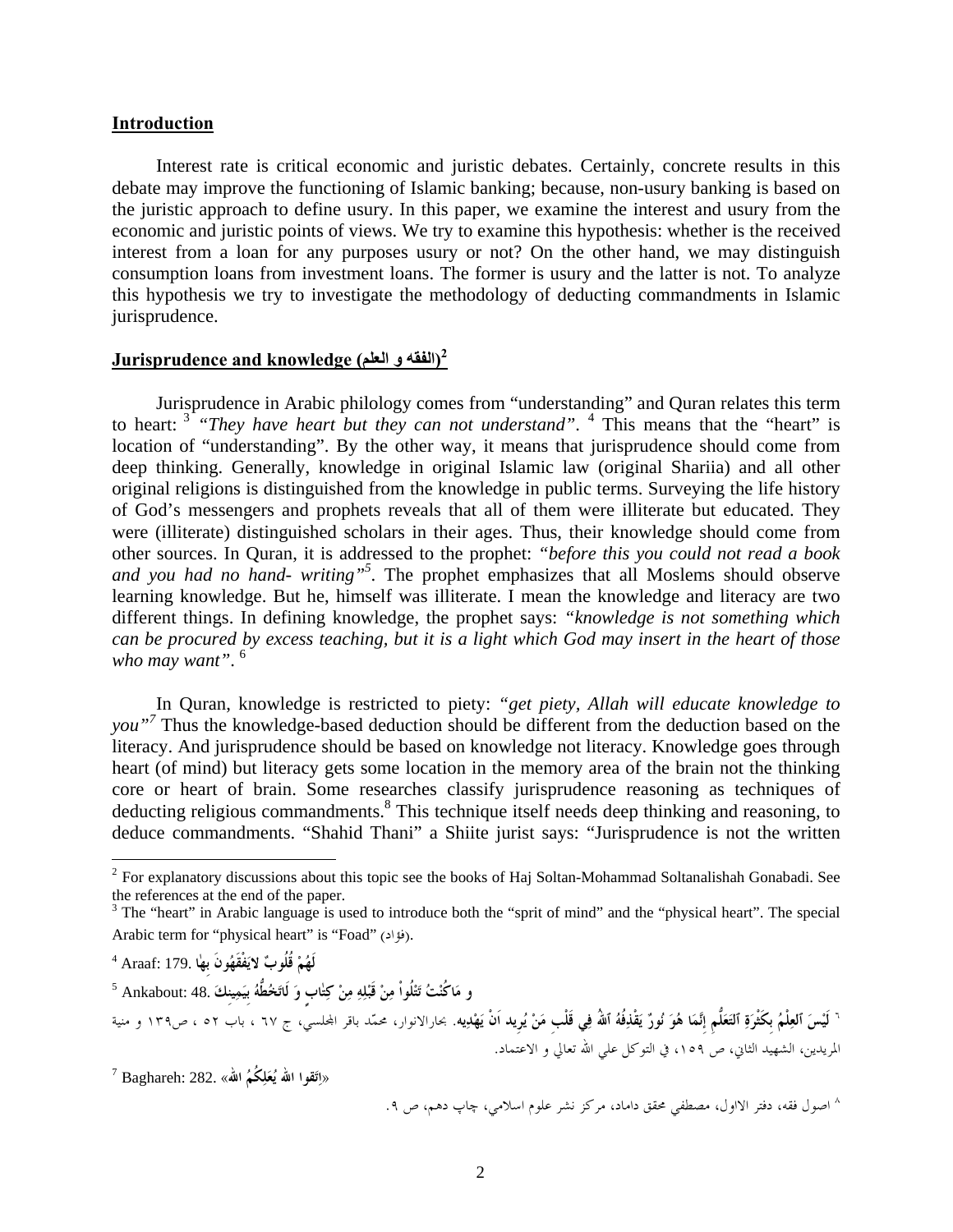texts of the books, it is: observation of God's light with all things/objects, and jurist is a man who has become entitled to the verse: "*wherever look, observe the face of Allah*". <sup>9</sup> Thus, jurist by this definition can analyze the prophet sayings, traditions and narrations. This Mystic stage is conditioned to God's permissions and must be allowed by other men who were allowed by God's representative before. Generally, all mystic stages need God's permission. In Quran, it has been cited: "nobody can intercede to God except those people who are allowed<sup>" 10</sup> And as a conclusion to this statement, we should say that people must obey only, those men who are allowed by God. Quran explicates: *"Obey Allah, and obey the prophet and obey those from yourself whom are allowed".* <sup>11</sup> This means that if a jurist deduces some even partial ordinances/commandments without the permission, then resulted rules and decrees are not qualified to be obeyed.12 Quran explicates: *"You decided some of it forbidden and some lawful; say: has Allah permitted you to say so or do you forge to lie against Allah"*13.

By this discussion, we reach the question: what is our duty and whom may be asked for religious rules and commandments? Quran explicates: "*I (God) appoint a divine governor on the*  earth<sup>"14</sup> and in the other verse: "There are divine leaders for all communities"<sup>15</sup> and in the other one: *"For all nations there are messengers"*16. Thus the obedience of this governor is lawful and no one else may be adopted to be obeyed. This governor must be alive. That is we are not allowed to obey those governors who have been assigned and died before. This pronouncement is accepted by all Shiite and Sunnite peoples. That is my Sunnite and Shiite brothers all believe and decree that the God's divine governor must be alive and obeying dead governor is not allowed. The conclusion of this debate may be summarized to the fact that the deductive reasoning to find religious commandments of religion in now-a-days formed shape can not be acceptable and thus the methodology should be revised.

## **Quran**

1

The main juristic sources in jurisprudence principles are: Quran, tradition, consensus and intellect. In prevailed juristic texts, these four items are cited as the main sources of jurisprudence. The main source which is the divine governor of God has been forgotten or ignored! Quran is not a simple book for all human being to find out its description and prescription or explicitly meaning. Quran itself says: *"nobody knows the meaning of Quran* 

9 **أَيْنَمَا تُوَلُّواْ فَثَّمَ وَجْهُ ٱاللهِ** 115. :Baghareh «**مَنْ ذَا ٱلَّذِي يَشْفَعُ عِنْدَهُ إِلّا بِإِذْنِهِ»** 255. :Baghareh 10 «**أَطِيعُواْ ٱاللهَوَ أَطِيعُواْ ٱلرَّسُولَ وَ اُولِي ٱلأَمْرِ مِنْكُمْ**» 59. :Nesa 11 ١٢ الحديث النبوي مقبول لكل مذاهب الشيعي و الاهل السنة: «إلّي <del>ل</del>ثاركٌ فِيكُمْ ما اَنْ تَمَسَكْتُمْ بهِ لَنْ تَضلِّلُواْ كِتٰابَ ٱلله و عِتْرَتِي أهل بَيْتِي». الصحيح المسلم، جزء ۶ ص .۱۲۲ السنن ترمذي جزء ،۲ ص .۳۰۷ في كتب الاحاديث الشيعي بانشاء: «**إِنِّي تاركٌ فِيكُمْ ٱلثقلين كِتٰابَ ٱاللهِ وَ** عِ**تْرَتِي**». بحار الانوار، ج ۲، ص ۱۰۳، باب ۱۴ من يجوز اخذ العلم منه. و ج ۲۳، ص ۱۱۴، باب ۷، فضائل اهل بيت ع. «قُل اَرَانِيْتُم ما اَنْزَلَ اللهُ لَكُمْ مَن رَزْقٍ فَجَعَلْتُم مَنْهُ حَرامَاً وً حَللاً قُل ءَ اللهُ أَذِنَ لَكُمْ أَمْ عَلَى اللهُ تَفْتَرُونَ» .59 Yunus: 59 «**إِنِّي جَاعِلٌ فِي ٱلْأََرْضِ خَلِيفَةً**» 30. :Baghareh 14 «**لِكِّلِ قَوْمٍ هَادٍ**» 7. : Raad 15 **«وَ لِكِّلِ اُمَةٍ رَسُولٌ»** 47. :Yunus 16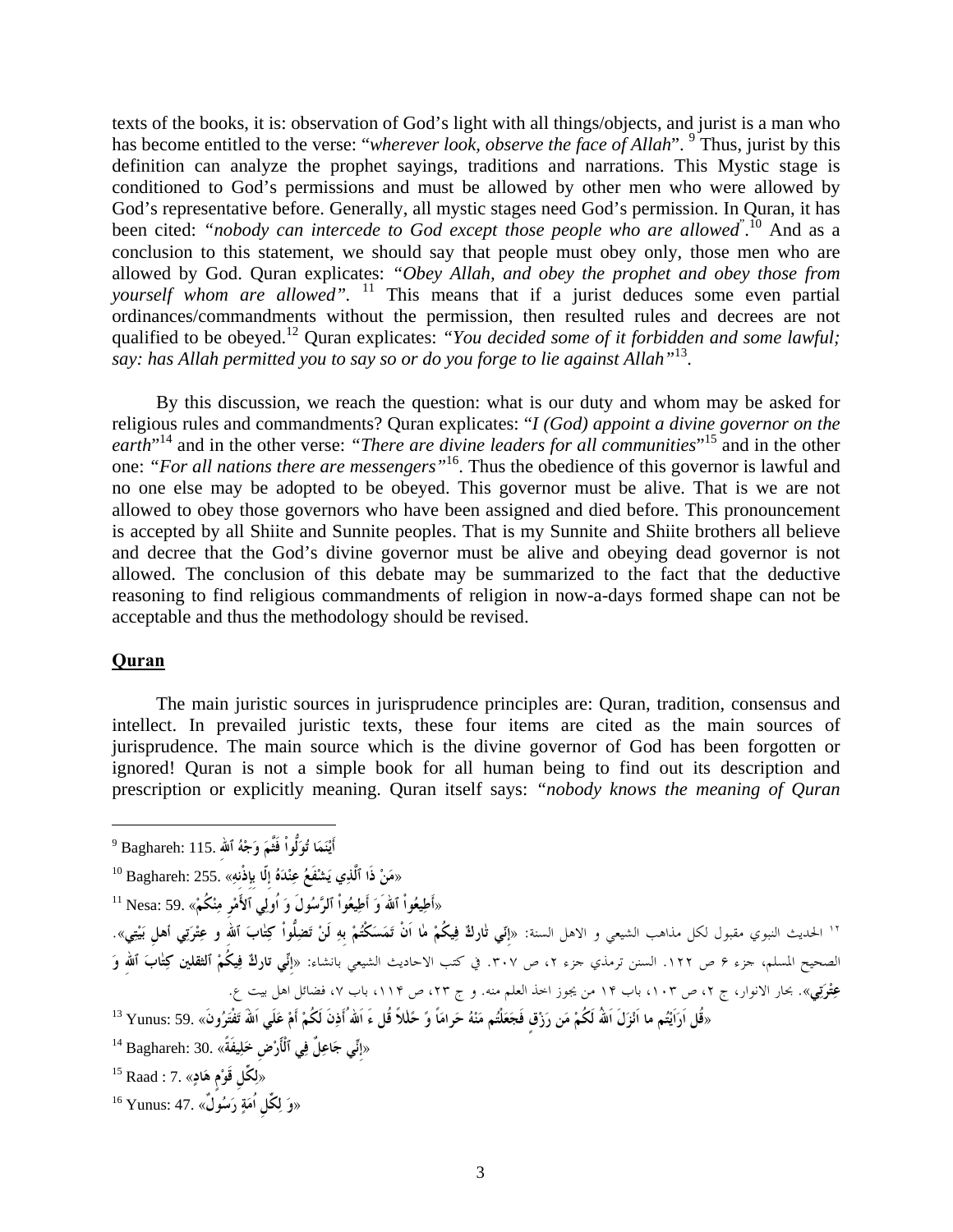*except Allah*".<sup>17</sup> So the absolute meaning of Quran is at hands of Allah. Only those people who got the knowledge, only, may be asked for the relative (and not absolute) meaning of Quran and implication of commandments. It should be noted that knowledge as cited before is different from literacy. Knowledge comes from understanding/comprehending due to observing the light of Allah in all of things/objects; but the prevailed meaning of knowledge – literacy – is due to getting presence at schools/universities. Therefore, without knowledge, our finding and understanding are some kind of doubt and presumptive opinion. Quran explicates: *"They do not know the Quran except some doubtive opinion".* 18 There may be knowers who are illiterate versus literate people who have passed many religious schools or universities but are ignorant. Quran explicates: *"If you do not know ask possessors of edifications, men who study and remember the name of Allah"*. 19

Despite of this debate, in exploring the religious commandments we see that the jurists refer to Quran less than the prophet's sayings, narrations and stories.

## **Tradition (Sunna)**

Validity of tradition as a source of commandment deduction is doubtful. All types of tradition including "practical tradition" and "assertional tradition" and "argumental tradition" suffer from validity.

In "practical tradition", the practice of prophet leads to its lawfulness (or unlawfulness). It is important to say that prophet action does not necessitate validity, because the prophet special advice may meliorate someone but the advice may be harmful for other person. Since his advice is similar to a medicine which may recover someone to life or kill others.

"Assertional tradition" is based on disclaim of prophet against a witnessed action. This tradition does not necessitate validity because we may visualize prophet or impeccable in cases of precautionary dissimulation. That is he should dissimulate the truth regarding dangers. This is also the case for homonymy, amphiboly and paronomasia.<sup>20</sup> Thus their silence does not lead to validity of action.

"Argumental tradition" is based on sayings, stories, narrations and etc. This tradition has a wide discussion in jurisprudence and all stories and narrations are classified according to their narrators or tellers. This tradition suffers from many doubts in stories and narrations.<sup>21</sup> Many narrators and story tellers have inserted wrong and pseudonym stories in the religious literatures.

1

`` «اَلتَّقِيَةُ دِيني وَ دِين آبائِي وَ لَاإِيمانَ لِمَنْ لَاتَقِيَةَ لَهُ» الاصول الكافي، الحلد الثاني، ص ٢١٩. الو سائل الشيعه، جلد ١۶، صفحة ٢٠٢. **اَلْخَبَرُ يَحْتَمِلُ ٱلصِّدْق و ٱلْكِذْب**. <sup>٢١</sup>

«**مَا يَعْلَمُ تَاْوِيلَهُ إِلّا ٱاللهُ** » 7. :Omran Ale 17

<sup>«</sup>**لايَعْلَمونَ ٱلكِتٰابَ اِلّا اَمَانِيَّ وَ اِنْ هُمْ اِلّا يَظُنّونَ»** 78. Ayeh ,Baghareh Sura 18

<sup>«</sup>فَسْئَلُواْ أَهْلَ ٱلذِّكْرِ اِنْ كُنْتُمْ لاتَعْلَمُونَ» .7 Surah Anbia, Ayeh <sup>19</sup>

<sup>&</sup>quot;The men whose works are thinking" refers to those people who try to survey and analyze and remember the name of God. This world and all of things are the names of God. In philosophical terms, name is anything who leads to its named. And the named of all existing thing is God. That is we say: In the name of God.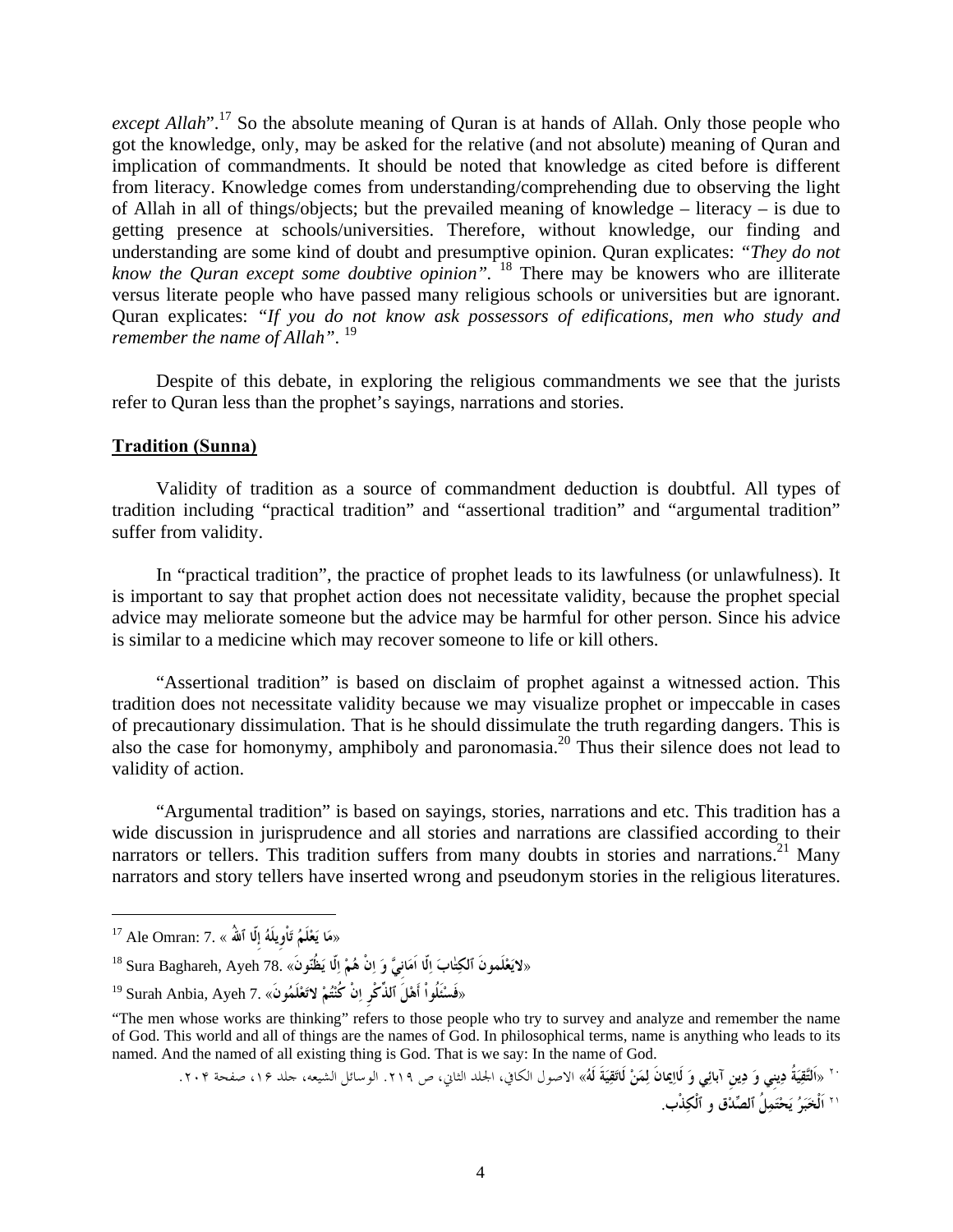Distinguishing correct story from incorrect stories should be compared with Quran and if it was not in line with Quran it is false. This tradition as noted before does not guarantee that prophet or speaker had exposed the proposition for all people. It may be particular for audience of that session not for all people and all times. That is, their speech may not be used for other people who had not been there. It should be added that narration transmission is restricted to divine permission. That is, nobody has right to transmit the speech of prophet or impeccable without their leaves or permission. As it is prevailed among jurists, every jurists, must receive permission from the pervious jurist and this permission must back reach the prophet. In opposite case without permission- transmission of their speech may be encountered as some kind of impoliteness to the prophet. That is, some kind of eavesdroppery might be occurred.

Therefore, the stories and narrations are all doubtful and Quran explicates: "*And most of them do not follow truth, and follow doubts and conjectures. Certainly, conjecture and doubts can not avail anything against the truth".*22 In other side, the prophet and impeccable are human being. In Quran the prophet himself explicates: *"I am human being similar to you*". <sup>23</sup> This means that some of their speeches are regular human being speeches and do not relate to their divine duties and comes from their fancies or niceties or tastes. On the other hand, sophists believe that all religion's messengers/prophets/impeccables/leaders must be permitted by the previous allowed person, and this is an inevitable chained order and rule of leaves.

## **(االجماع) Consensus**

The third source of jurisprudence deduction is consensus of jurists. According to our Sunnite brothers' opinions, this source is the first source of juristic deduction. Original (not pseudo) Shiites believe that consensus may not be valid. They believe that any religious pontification must be restricted to permission from the previous permitted person. However, this is not the case in Shiite societies and only few orders of sophists believe and practice this rule.

Generally, consensus of majority should not validate a juristic commandment. Since, majority of people are not qualified and the qualified persons are not accessible, because we do not know them. In Quran there are lots of verses which expose:

*"But very few of my worshippers are (practically) grateful."*<sup>24</sup> *"Majority of peoples are (practically) not thankful."*<sup>25</sup> *"That, man is indeed in grave loss."*<sup>26</sup> *"The majority of people are ignorant."*<sup>27</sup> *"Their majority do not know."*<sup>28</sup>

 $\overline{a}$ 

- **«أَكْثَرَ الّناسِ لايَشْكُرونََ»** 38. :Yusuf 25
- «**إنَّ ٱلْإِنْسَانَ لَفِي خُسْرٍ**» 2. :Alasr 26

<sup>«</sup>وَ مَا يَتَّبِعُ أَكْثَرُهُمْ إِلَّا ظَنَّاً إِنَّ ٱلظَّنَ لايُغْنِي مِنَ ٱلْحَقِّ شَيْئاً» .28. Yunus: 36 and also see: Najm: 28

**اَنَا بَشَرٌ مِثْلُكُم** .Ayeh Last :Kahf 23

<sup>«</sup>**قَلِيلٌ مِنْ عِبَادِيَ ٱلشَّكُور»** 13. :Saba 24

**<sup>«</sup>أَكْثَرَ الّناسِ لايَعْلَمُونَ»** 187. :Araaf and 28 :Saba 27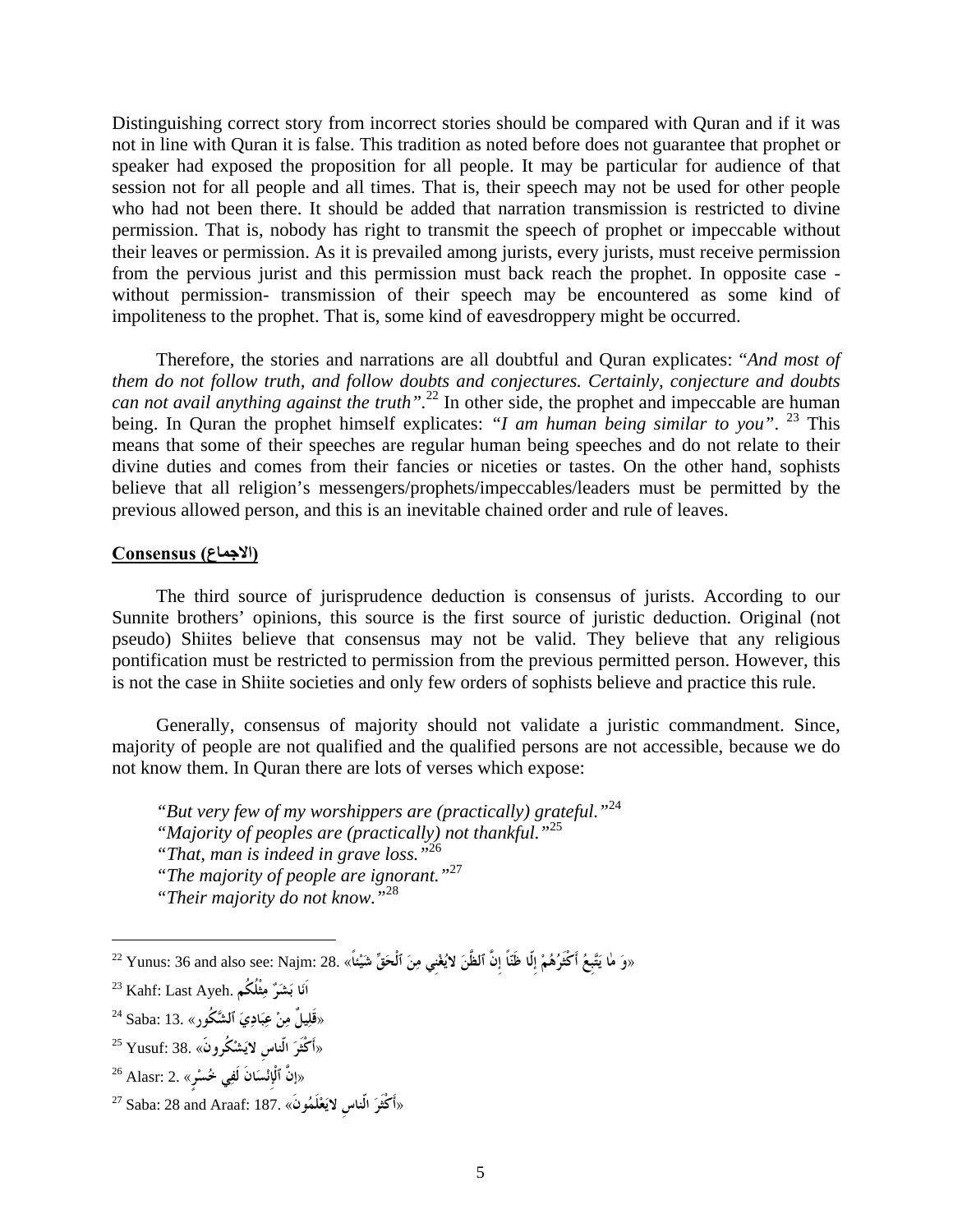*"Their majority do not think."*<sup>29</sup> *"Their majority are ignorant."*<sup>30</sup>

These verses clarify that majority is not a consolidate base for juristic deductions. Knowing qualified jurists is a difficult problem. Philosophically, nominator should be superfine than nominative. That is lower jurists can not nominate higher jurist. The only logical solution to this rule is that higher jurist nominate lower one. This is the main debates that sophists insist. That is the jurist must be allowed by higher pervious leave or permission. Otherwise, consensuses of majorities are due to wrong decisiveness, as Quran explicated.

## **(العقل) Intellect**

Shiite more or less accepts intellectual/rational demonstration or proof as a source of juristic deduction. The Sunnite brothers restrict commandments sources to traditional verities.<sup>31</sup> Thus, the intellect locates in a wide range from acceptable and credible to unacceptable and incredible source to juristic reasoning. All different sects have special treatments to intellect. The discussion among their defenders more or less had been reached to anathemization and excommunication of the others.

Rational demonstration refers to any rational commandment that determines a juristic commandment. Rational demonstration is classified to two categories of rational independencies and dependencies. In the former category, intellect issues a commandment independently and the latter includes those realms of demonstrations that intellect issues a commandment following a juristic judgment.

Responding this question that: is it possible to accept intellect as a deduction source, is not simple. But as a reservation, it should be noted that intellectual power is different in different people and the criterion of intellect and ration is not absolute. This causes rational demonstration to be proved by one and to be negated by the other. By the way, this conclusion is to be raised that the intellect of who should be used as juristic source. The response to this question is: intellect of the perfect man who has refined and purified himself and has reached transcendental mental characteristics would be the juristic source. Certainly, he will be quite different from a person who has passed the school/university courses about juristic deduction. His (perfect man) intellect is defined as: "instrument of Allah servitude and finder the secrets"<sup>32</sup>. This intellect is different from prevailed idiomatic intellect. This intellect classifies as prophetic intellect.

Thus debate on this juristic source conveys us again to this claim that only the perfect man with prophetic ration is the main source of jurisprudence.

<sup>٣١</sup> جلال الدين سيوطي الشافعي، الحاوي، جلد دوم، صفحه ١٥٩.

«اَلْعَقْلُ مَاعُبِدَ بِهِ ٱلرَّحْمانَ وَ ٱكْتُسِبَ بِهِ ٱلْجَنَانَ» .11. Alkafi, Vol.1, section 32 4

**<sup>«</sup>أَكْثَرَهُمْ لايَعْلَمُونَ»** 55. :Yunus 28

**<sup>«</sup>أَكْثَرَهُمْ لايَعْقِلُونَ»** 4. :Hojorat 29

**<sup>«</sup>أَكْثَرَهُمْ يَجْهَلُونَ**» 111. :Anam 30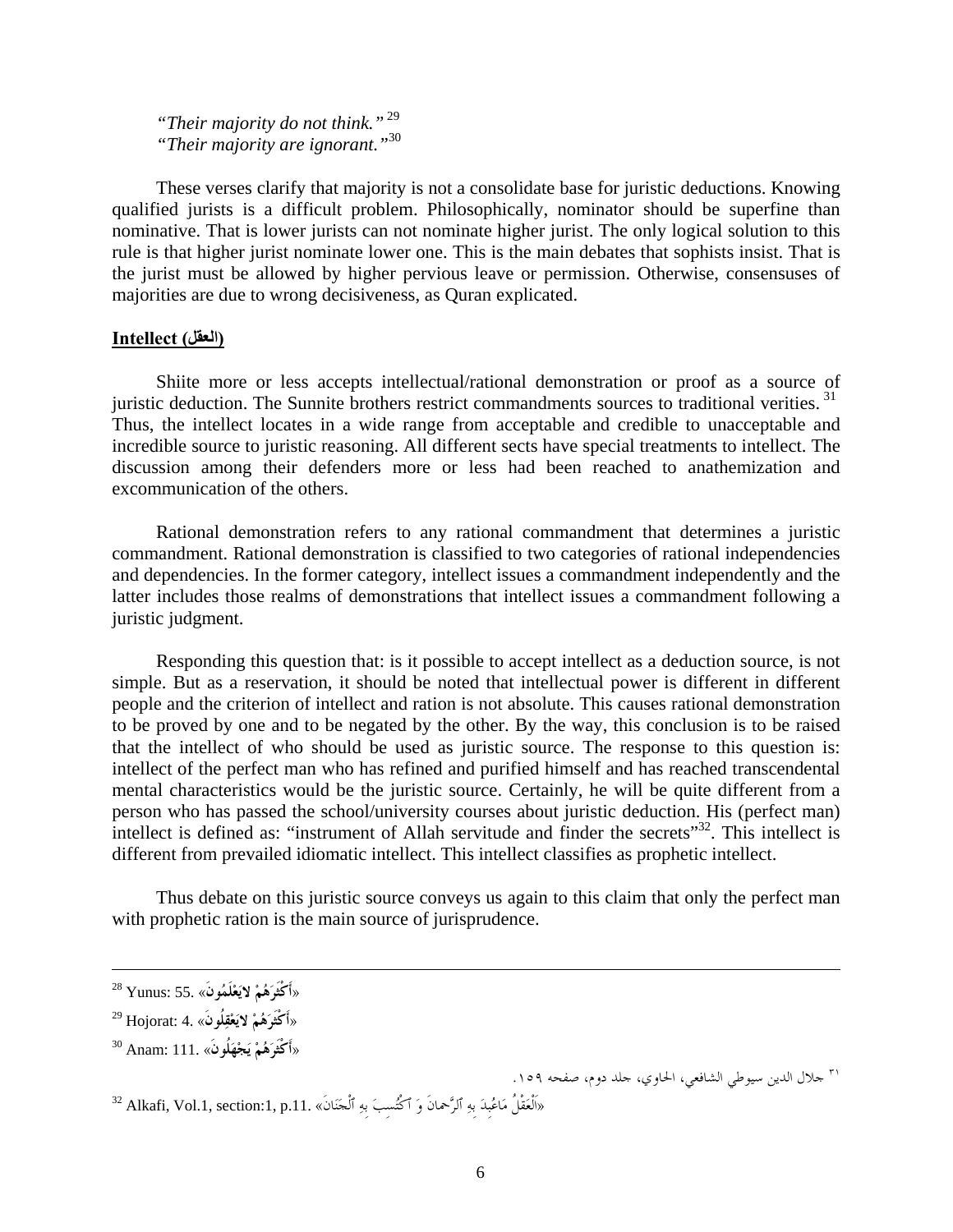## **(شھرة)Fame**

Some partial sources of jurisprudence as fame or publicity suffer from their own deficiencies. Decreeing fame (lots of decrees of different jurists on unique subject) and practical fame (based on the fame practices of jurists against unique subject) all defect from validity as we talked before in criticizing consensus. That is the fame opinion of majority does not necessitate validity in juristic deductions.

## **Islamic intellectuals' way of life (السيرة (**

Intellectual way of life in jurisprudence means the continuous operational way of life of intellectuals and Moslems and may be of juristic source necessitating prophet or impeccable agreements. Validity of this source is defective.

#### **(القياس)Analogy**

Analogy is: to prove a commandment in a subject because of its proof in other subject based on their analogies. Sunnite's brothers insist on validity of analogy in juristic deduction. Shiite jurists introduce "rational analogy" as a source of jurisprudence. That is they use rational analogy based on appointed reason as a juristic source. In this kind of analogy, logical minor and major are defined and the commandment is derived from. This analogy in all situations is not deterministic.

Another type of analogy is "aprioristic analogy". In logic, this analogy is named by reason connotation or signification. For example if one has no right to get in the house using the door, he has not right getting in by climbing the wall too.

Deductive reason analogy (complexity reexamination) is the case that the reason of the commandment has not been explained by legislator and jurist simulates the similar reason by analogy. Since reasoning is based on the opinion of jurist and not legislator's, may be source of probable errors. This is the fame case of : *"The first who analogized was Satan.*"

## **(االستحسان) Preference**

By different definitions, the preference rule means deviation from analogy to prefer a particular publicly good solution. The notions of different Islamic sects to preference are not unique. Shiite and Shafeite and Zaherite do not disagree with, but Hanafite and Hanbalite and Malekite sects try to validate it.

## **(االستصالح او مصالح المرسله) interest public Considering**

Considering of public interest (transmitting expedients) means the expedient that legislator has not talked about and can not be found in any partial or general commandment of legislator and jurist deems advisable or proper. Malekite and Hanbalite sects accept expediential reasoning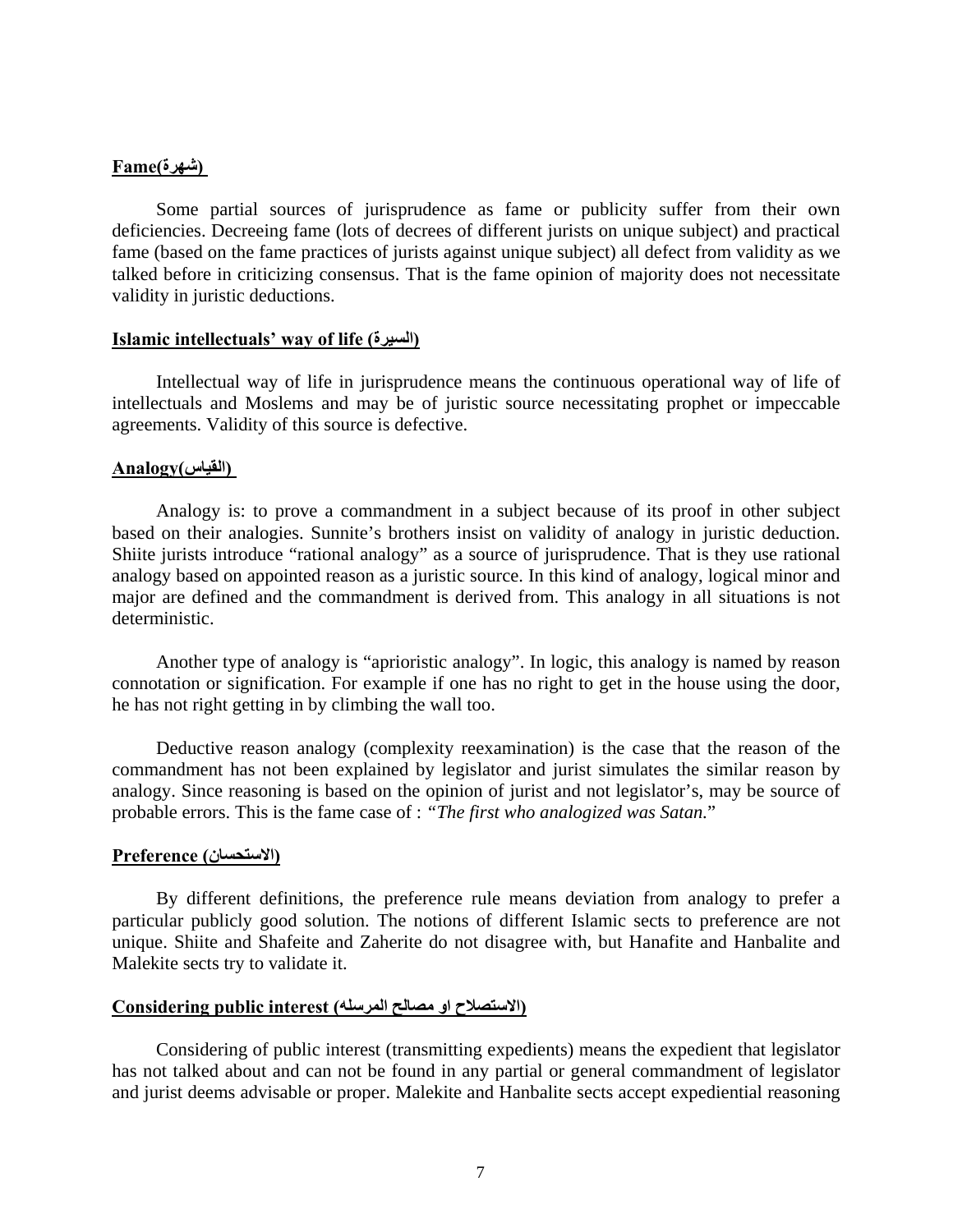in the case of no written text or consensus. But Shafeite sect validate expediential deduction. Shiite jurisprudence does not validate public interest consideration same as preference.

## **Blocking the means (الزرايع سد(**

Blocking the means, implies: those actions causing destruction should be prevented. Shiite jurists refer to "Obligatory preliminary". It means an action antecede another action and by referring to legislator rule on the first action to prevent destruction from the second action explore the "blocking the means" rule. This rule may not be general to be performed in different subjects.

To summarize the juristic deduction, we should conclude that the rule and permission of legislator to deduce the divine commandments is not neither tradition and nor intellect and consensus and analogy and preference and transmitting expedients and blocking the means. But the direct divine command of Allah by his representatives who are allowed to deliver the commandments is the main source of jurisprudence. Quran explicates: *"Obey Allah and obey the*  prophet and obey those people among yourselves who are allowed."<sup>33</sup> The obedience of these people is lawful. Otherwise, we may assert a commandment erroneously and assuming that it is the God's commandment. There is no guarantee that it is the God's commandment.

### **Interest**

 $\overline{a}$ 

There are lots of definitions for interest in economic point of view. One of the old definitions defines interest as price of money. Though this definition is public, but, analytically is defective, because, price of one unit of commodity is equal to the value of one unit of the same commodity.34 This does not satisfy for money. Value of one unit of money in a period of time is equal to the value of one unit of money at starting point of period plus interest value. Therefore interest is an excess that creates surplus value during the time period, and not price of money. If interest were price of money, it would be equal to value of one unit of money. But in different time periods interest may be less than or equal or greater than value of one money unit which does not conform to price implication.

Other different definitions of precedent economists often are related to capital essence of interest. On the other hand, the derived income resulting from different assets such as capital goods, financial resources, wealth, human capital, entrepreneurship has different definitional ambiguity. Since, capital similar to interest has different meanings. Capital functioning also increases vagueness of the problem. For example, in one problem, technology and land may be classified as factors of production and different from capital. In another problem may be classified as capital.

Neoclassical economists interpret interest as the surplus resulted from postponement of consumption. On the other hand, capital owner postpones his consumption and loan it till at the

<sup>33</sup> Nesa: 59. **ْكُمْنِم رِْمَٱلأ يِاُول َو ولَُٱلرَّس واُْيعِأَط و َٱالله واُْيعِأَط**

 $34$  Tugot A. R. J $(1727-1781)$  dose not agree with this definition too. He defines interest as the value of an asset in definite period of time.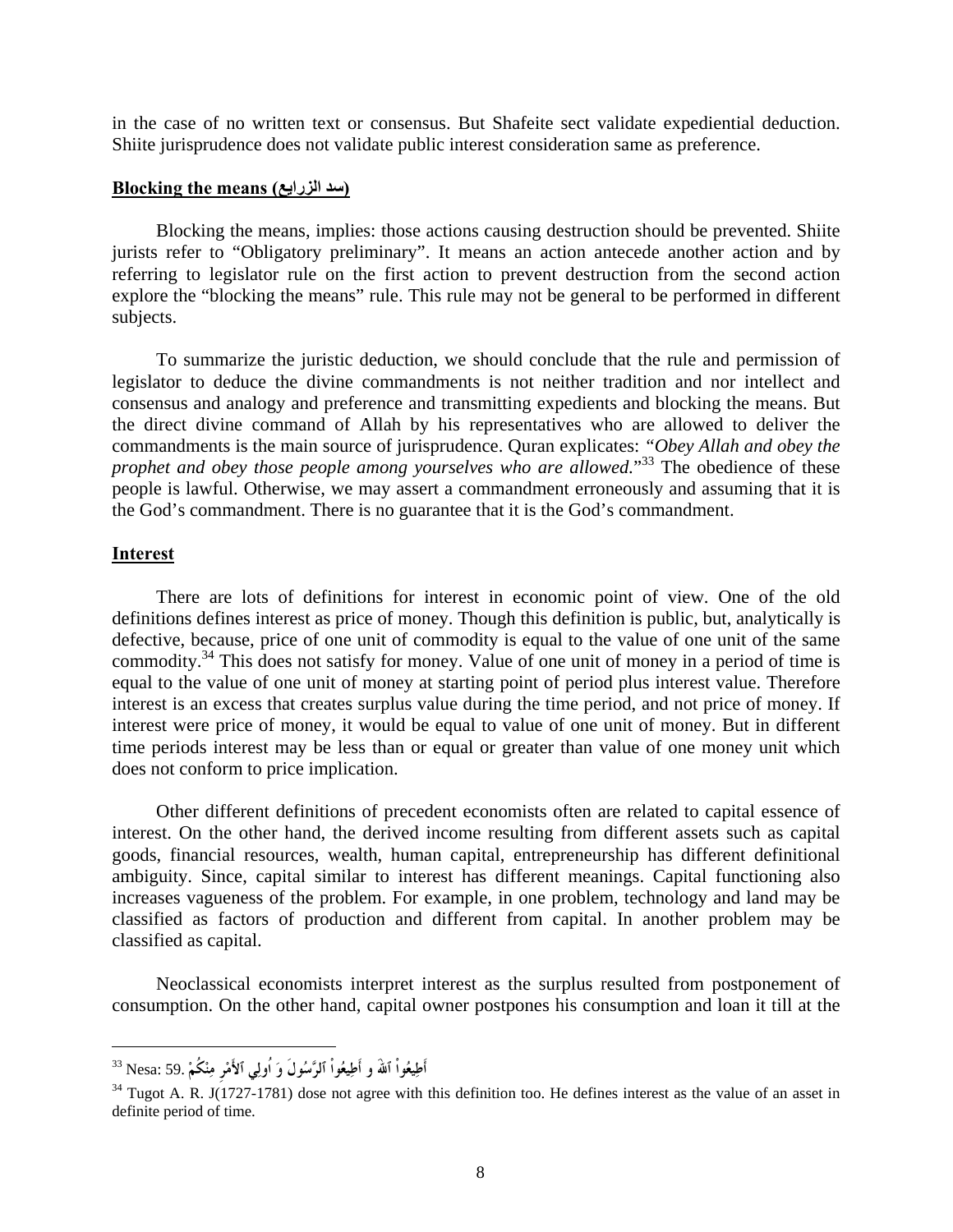end of period by his capital and the derived interest will get more consumption. This may be defined as supply of investment sources incentive. At demand side, the investor demands financial sources to produce value added. Thus, whenever the interest rate is less than capital rate of return, investor demand for receiving loan increases. This simple mechanism is the base of incentives for requesting and granting loans which has sophisticated mathematical presentation in related literatures.

Let us assign the term "interest" to financial capital. Financial assets are credible capitals and include valuable papers and notes and coins which are physically invaluable but possess high credible values. We assign productivity to all kind of capitals, this means that capital is a production factor and accompanying with other production factors produces value added. Financial asset/capital can be treated as a kind of capital -in general definition.

Now, other element is defined as monetary intermediary or bank. His duty is to intersect demand and supply schedules of financial resource at the market. Banks or financial intermediaries are responsible for collecting financial resources of suppliers and sale them to investment demanders.<sup>35</sup> If bank operated as an intermediary, that is: receiving only a percentage of demander interest paid to supplier of resources from one side or both sides of transaction, we would had a simple model of financial transaction, and many juristic problems would be removed. However, bank operates as profit-maximizing firm and does not work as pure intermediary. This means that in financial market instead of one supply and one demand we have two supplies and two demands schedules. That is bank is a supplier and demander. When bank comes into account, we will have two markets naming saving market and loan market. In the former, bank demands and in the latter, supplies financial resources.

Bank's endeavor as profit-maximizing firm is to widen the banking spread (difference of loan and saving interest rates). Widening banking spread causes the banks revenue to be increased and banking competition tightens the spread. Thus, bank in saving market is demander and in loans market is supplier. In the first market saving interest rate and in the second market loan interest rate are determined.

Now we try to investigate the bank's behavior in these two markets by a juristic-economic approach. To analyze this, we are going to compare the concepts of interest, usury and profit.

# **Usury**

Usury in Arabic terminology<sup>36</sup> means "excess". There are lots of discussions about this term in the literature and all of them more or less imply usury as: excess of property over the

<sup>&</sup>lt;sup>35</sup> See: M.N. Siddigh (2000).

 $r \cdot \varrho$  لسان العرب، ابن منظور، جلد ۱۴، ص ۳۰۵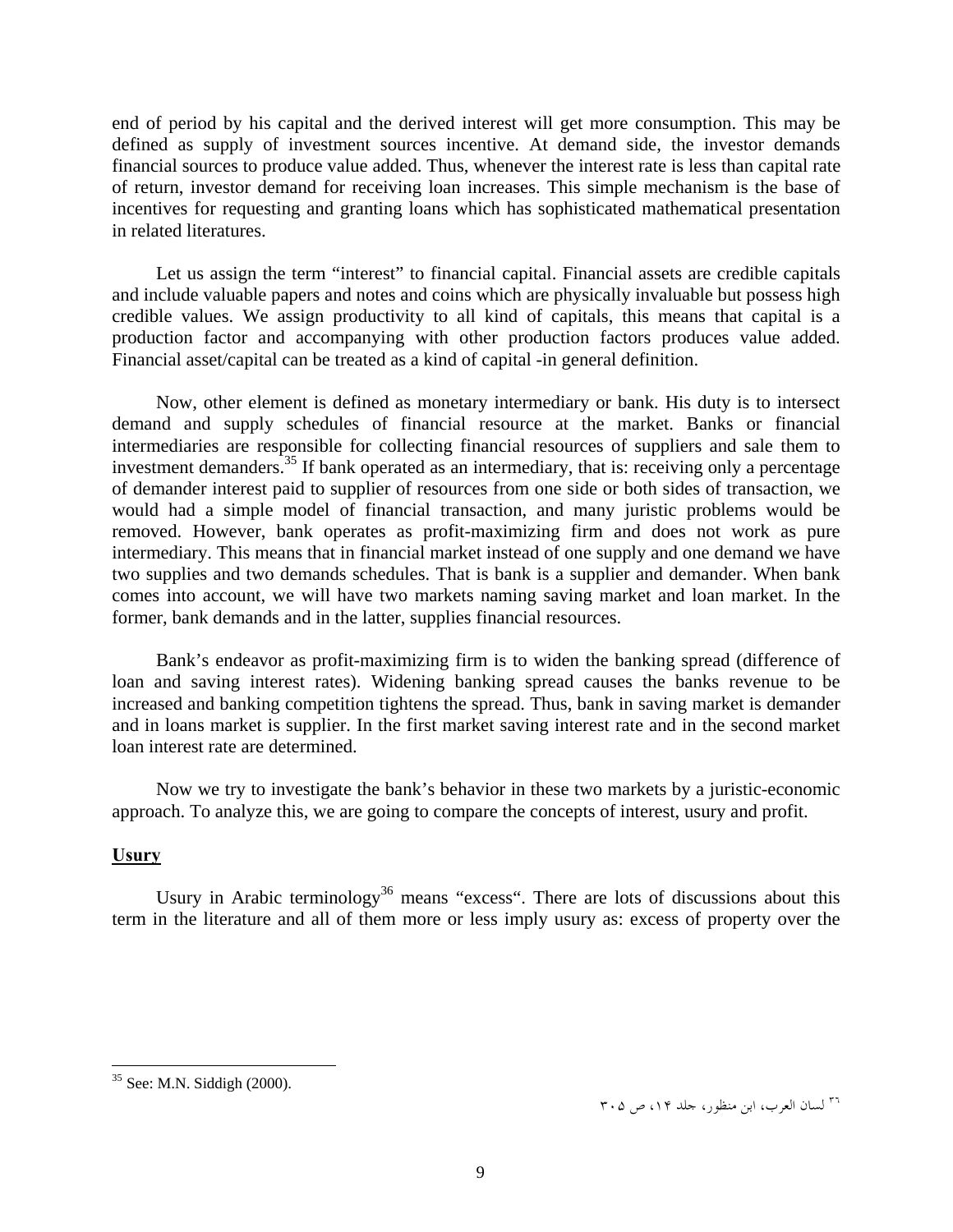capital regarding a time repayment.<sup>37</sup> Ragheb Isfahani<sup>38</sup> means usury in Islamic legislation as: "excess of property with no acceptable reason".<sup>39</sup> In Quran, the following verses are about usury:

*"That which ye give in usury in order that it may increase (other) people's property hath no increase with Allah; but that which ye give in charity, seeking Allah's countenance, hath increased manifold"40*

*"And of their taking usury when they were forbidden it, and of their devouring people's wealth by false pretenses. We have prepared for those of them who disbelieve a painful doom"<sup>41</sup>*

 *"O ye who believe! Devour not usury, doubling and quadrupling (the sum lent). Observe your duty to Allah, that ye may be successful".* 42

*"Those who swallow usury cannot rise up save as he ariseth whom the devil hath prostrated by (his) touch. That is because they say: trade is just like usury; whereas Allah permitteth trading and forbiddeth usury. He unto whom an admonition from his lord cometh, and (he) refraineth (in obedience thereto), he shall keep (the profits of) that which is past, and his affairs (henceforth) is with Allah. As for him who returneth (to usury) – such are rightful owners of the fire. They will abide therein. " 43*

*"Allah hath blighted usury and made almsgiving fruitful. Allah loveth not the impious and guilty. " 44*

*"O ye who believe! Observe your duty to Allah, and give up what remainth (due to you) from usury, if ye are (in truth) believers. And if ye do not, then be warned of war (against you) from Allah and his messenger. And if you repent, then ye have your principal (without interest). Wrong not and ye shall not be wronged. And if the debtor* 

<sup>٣٧</sup> المحقق الحل<sub>ى</sub> في مختصر النافع: ويَغْبتُ [الرِّبا] فِي كُلِّ مَكِيل أَوْمُوزون مَعَ الْجنْسيَةِ وَ ضابطُ الْجنْسُ مَايَتَنَاولُهُ إسمُ خاص. و في شرايع الاسلام: وَ .<br>هُوَ يُثْبتُ فِى الْبَيعَ مَعَ وَصْفِين: اَلْجنَسيةُ وَ اَلْكِيلٌ أَوْاَلُوَزْنُ، فِي الْقَرْضِ مَعَ اِشْتِراطِ نَفْع. الشهيد الاول في لمعة الدمشقيَّه: اَلْمُتَجانِسانَ اِذا قُدِّرا **بِالْكَيلِ أَوْ الْوَزنِ وَ زٰادَ أحَدَهُمَا**.

م<br>\*\* راغب اصفهاني، المعجم المفردات الفاظ القرآن، ص ١٩٢، انتشارات دارالفكر بيروت، لبنان.

<sup>٣٩</sup> اَلزِّيادَةُ عَلَى رَأْس ٱلْما ل مِنْ أَحَدٍ مُتَسَاوِينِ جنْسَاً مِمَّا يُكَال أَوْ يُوزَن .ادوار فقه استاد محمود شهابي، منقول من الكنز العرفان.

مَا آتَيْتُمْ مِنْ رِباً لِيَرْبُوَاْ فِي أَمْوَال ٱلنَّاس فَلا يَرْبُواْ عِنْدَالله وَ مَا آتَيْتُمْ مِنْ زَكَاةٍ تُريدُونَ وَجْهَ ٱلله فَأُوْلَٰئكَ هُمُ ٱلْمُضْعَفُونَ .39. Rome?

ر<br>وَ أَخْذِهِمُ ٱلرَّبَا وَ قَدْ نُهُواْ عَنْهُ وَأَكْلِهِمْ أَمْوالَ ٱلنَّاسِ بِٱلْبَاطِلِ وَ أَعْتَدْنَا لِلْكَافِرِينَ مِنْهُمْ عَذَاباً أَلِيْمَا Nesa, 161. اَ<br>42Ale-Omran, 130-132.

يا أَيُّها ٱلَّذِينَ آمَنُوا لاَتَأْكُلُوا ٱلرِّبا أَضْعافاً مُضاعَفَةً وَ ٱتَقُوا ٱللَّهَ لَعَلَّكُمْ تُفْلِحُونَ وَ ٱتَّقُوا ٱلنَّارَٱلَّتِي اُعِدَّتْ لِلْكَافِرِينَ وَ أَطِيعُوا ٱللَّهُ وَ ٱلزَّسُولَ لَعَلَّكُمْ 275. ,Baghareh <sup>43</sup> **تُرْحَمُونَ** .

اَلّذِينَ يَأْكُلُونَ ٱلرِّبٰا لايَقُومُونَ إلّا كَما يَقُومُ ٱلَّذِي يَتَخَبَّطُهُ ٱلشَّيطانُ مِنَ ٱلْمَسِّ ذٰلِكَ بأَنَّهُمْ قَالُوا إنَّمَا ٱلْبَيْعُ مِثْلُ ٱلرِّبٰا وَ أَحَلَّ ٱللهُ ٱلْبَيْعَ وَ حَرَّمَ ٱلرِّبٰا فَمَنْ جاتَهُ مُوْعِظَةٌ مِنْ رَبِّهِ فَانْتَهَى فَلَهُ مَا سَلَفَ و أَمْرُهُ إِلَى الله وَ مَنْ عَادَ فَأُوْلَئِكَ أصْحَابُ ٱلنَّارِهُمْ فِيهَا خالِدُونَ.

**يَمْحَقُ ٱاللهُٱلرِّبٰا وَ يَرْبِي ٱلصَّدَقٰاتِ وَ ٱاللهُلا يُحِبُّ كُلَّ كَفَّارٍ أَثِيمٍ** 276. ,Baghareh <sup>44</sup>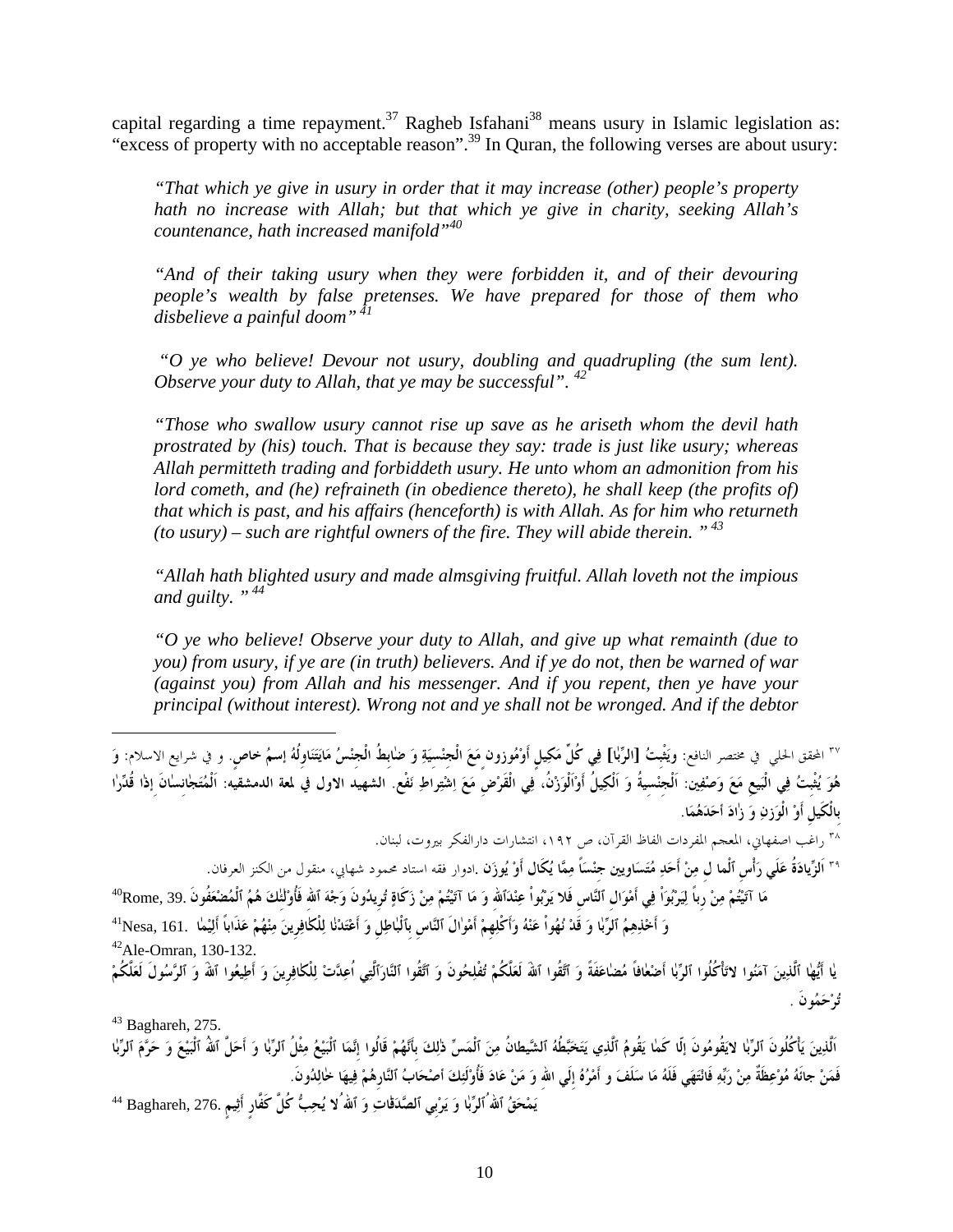*is in straitened circumstances, then (left there be) post-ponement to (the time of) ease; and that ye remit the debt as almsgiving would be better for you if ye did but know" 45*

Shiite and Sunnite jurists are unanimous in usury commandments and recognize it as unlawful by referring to Quran, tradition, and narratives and consensus. As a juristic idiom, usury is receiving excess in transaction of two commodities of the same kind, which are weighable or measurable, or receiving of excess in loan. According to this definition, usury can be classified to "barter usury" and "debt usury". In the former, the loaned commodity is returned back to lender with some excess of the same commodity (not other kind of commodity). In the debt usury, any conditioned excess in loan is usury, even the excess be in any kind of commodities, services or gains of using the loan. In debt usury, there is no difference between weighable, measurable, numerable and observable.

## **Exiting usury bound**

Jurists do not identify juristic trick to exit usury bound as allowable. That is, if the main purpose of lending is receiving usury but tries to apply juristic trick to legalize it by showing that it is a transaction and not usury, is not lawful. This means that he tried to fraud Allah. This trick has two sins, one for usury and one for fraud. To defend this proposition they refer to two important rules. The first is: "contracts are subjected to the purposes". And the second: "actions are due to intents".

In juristic texts, there are some exceptions to escape from committing usury. The first group is called "commandmental exit" such as usury between father and child, wife and husband, Moslem and impious pertaining to war. However, the latter does not sense in these ages<sup>46</sup>. That is according to Quran definitions, impious pertaining to war does not exist.

The second group is called "subjective exit". That is to act in a way that the subject of usury does not conform to the action. This category includes; transaction on credit; conditional transaction; currency exchange; annexing non-kind annex; replaced gift; saving in a manner that interest payment is according to borrower's option. Some jurists believe that subjective exit also can be encountered in restriction of usury in double usury and being lawful in productive lending. There are also lots of explanations to legalize usury in rate of inflation and paying excess in debt transmission (repayment) delay. However, the former is more doubtful but the latter is less erectable.

## **Consumption and Investment Loans**

We focus on non–usury lending in production loans. Intellectual reasons of usury prohibition have been discussed by Islamic economist and many of them are conceivable. The reasons such as fairness and equality establishment financing, full employment and optimal

<sup>45</sup> Baghareh, 278-280.

 $\overline{a}$ 

يا ايُّهَا ٱلَّذينَ آمَنُواْ ٱتَّقُواْ ٱللهَ وَ ذَرُواْ مَا بَقِيَ مِنَ ٱلْرَّبَا إن كُنْتُمْ مُؤْمِنِينَ فَإنْ لَمْ تَفْعَلُوا فَأْذَنُوا بحَرْب مِنَ ٱلْفَرُ وَرَسُولِهِ وإِنْ تُبْتُمْ فَوْلِنُكُمْ رُؤُوسُ أَمْوالِكُمْ لا تَظْلِمُونَ و لاتُظْلَمُونَ وَ إنْ كانَ ذُوعُسْرَةٍ فَنَظِرَةٌ إلَى مَيْسَرَةٍ وَ أَنْ تَصَدَّقُوا خَيْرٌ لَكُمْ إنْ كُنْتُمْ تَعْلَمُونَ

بيدآباد و هرسيني (۱۳۸۳) :See 46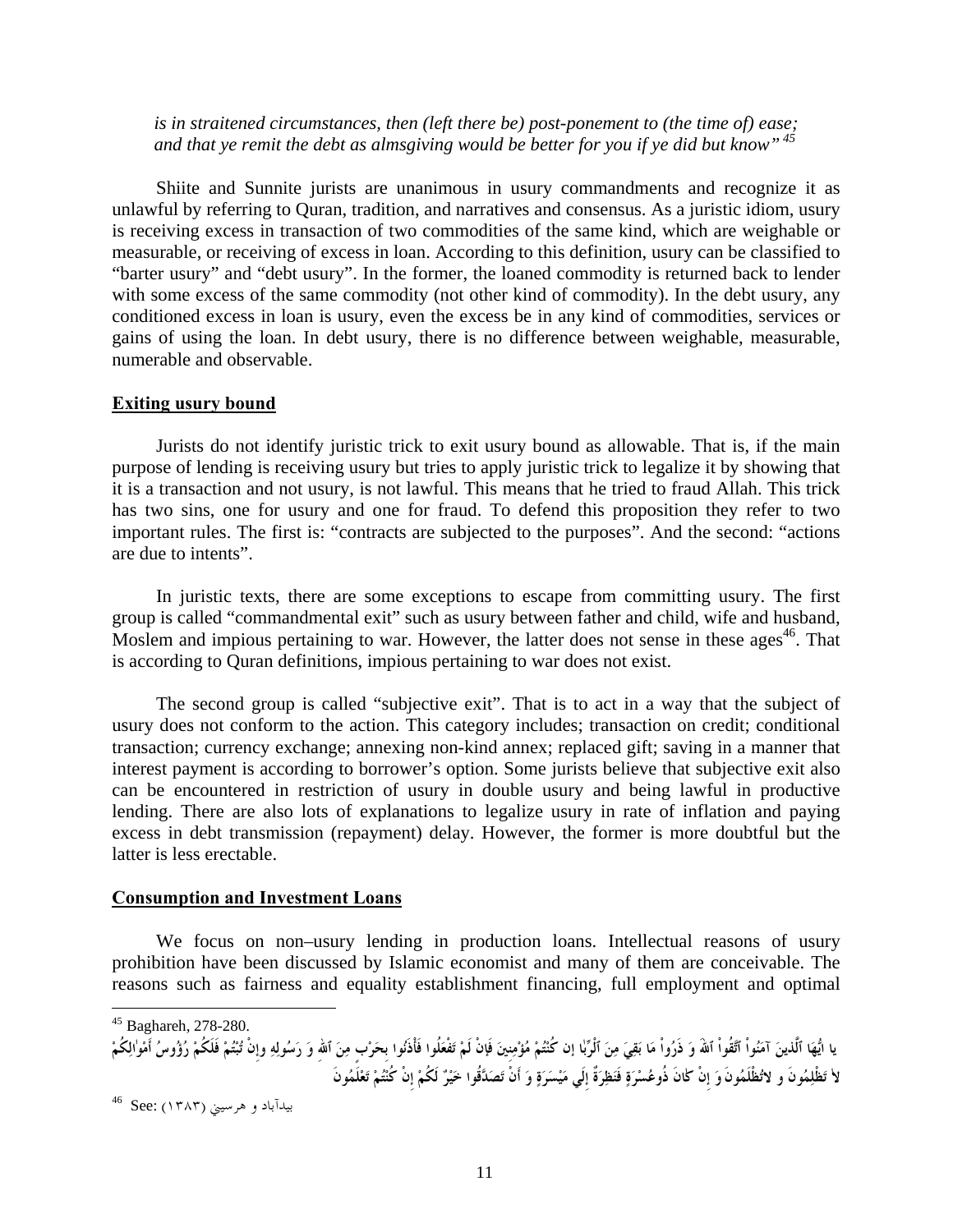growth of economy, fair redistribution of wealth; economic stability and similar reasons are cited as intellectual causes of usury prohibition. Quran expositors cite other reasons as payment without replacement, prevention of commerce and borrowing and unfair wealth distribution, increasing social class differences, loosing human benevolence; profiteering, and increasing social crises, oppression, moral losses and many similar reasons.

Economically, by considering different opinions we can conclude that the main theosophy of usury prohibition is excess receiving without producing value added. As it cited before in barter usury; transaction is done for a commodity by the same kind of commodity with some excess in weight/measure. Barter usury, simply by annexing non-kind annex becomes lawful. That is one may lend 1 ton wheat and receive 10 ton wheat with 1 gram of something else let's say salt at the end of period. This is completely obvious that the intent of legislator had not been to increase the transaction formalities. The theosophy principle in jurisprudence affirmates that legislation of this law have been done for more important causes and not an incremental barter exchange. On the other hand, Islam legislator is wise and theosophist. His approach to usury prohibition is that: if a person does not share in profit or loss of value added production, what would be his share of the produced value added? The answer can be: nothing. This exposition is verified by other verses of Quran as: *"And that man hath only that for which he maketh effort"*. 47 This theosophy is also true for the loan usury. Since one lends money to other and at the end of period receives some excess and this is not lawful. The lawfulness can be exposited in this way that he has not been directly impressed in the process of value added production. If borrower gains or losses, lender receives his excess. This excess is unlawful. This is the elegant difference of usury and other legal Islamic financial contracts as financial partnership ("Mozarebeh") and other Islamic financial contracts. In Islamic financial contracts the share of profit or loss is determined to be paid to lender. But in usury contract the rate of excess repayment (usury) is conditioned a priori. In the former the lender participate in profit/loss of investment and in the usury contract he does not.

The both contracts are the same if the planned profit is equal to actual profit of investments and this occurs seldom, because the non-zero risk rates and market changes and planning deviations are inherent characteristics of investment. This reasoning is also deducible from this verse: *"O ye who believe! Devour not usury, doubling and quadrupling. Observe your duty to Allah, that ye may be successful."48* That is, Quran prohibits usury receipt over usury (or compound interest) and this is the case when borrower can not fulfill or repay his debt and fall in debt compounding inevitably. This is the case in which first: lender is not investment partner and does not participate in profit or loss of investment project; and second: loan has been expended to purchase unproductive goods, or investment was unproductive; on the other hand, the loan has been expended for consumption and not for investment. This is the difference between investment and consumption loans.

For this reason in the verse: *"And if the debtor is in straitened circumstances, then (let there be) post-ponement to (the time of) ease; and that ye permit the debt as almsgiving would be* 

 $\overline{a}$ 

**لَيْسَ لِلْإنْسانَ إلّٰا ماسَعيٰ** 39. :Najm 47

**ياٰ أيُّهَا ٱلَّذِينَ آمَنُواْ لاتَأْكُلُوا ٱلرِّبٰا أضْعٰافَاً مُضٰاعَفَةً** 130. :Omran-Ale <sup>48</sup>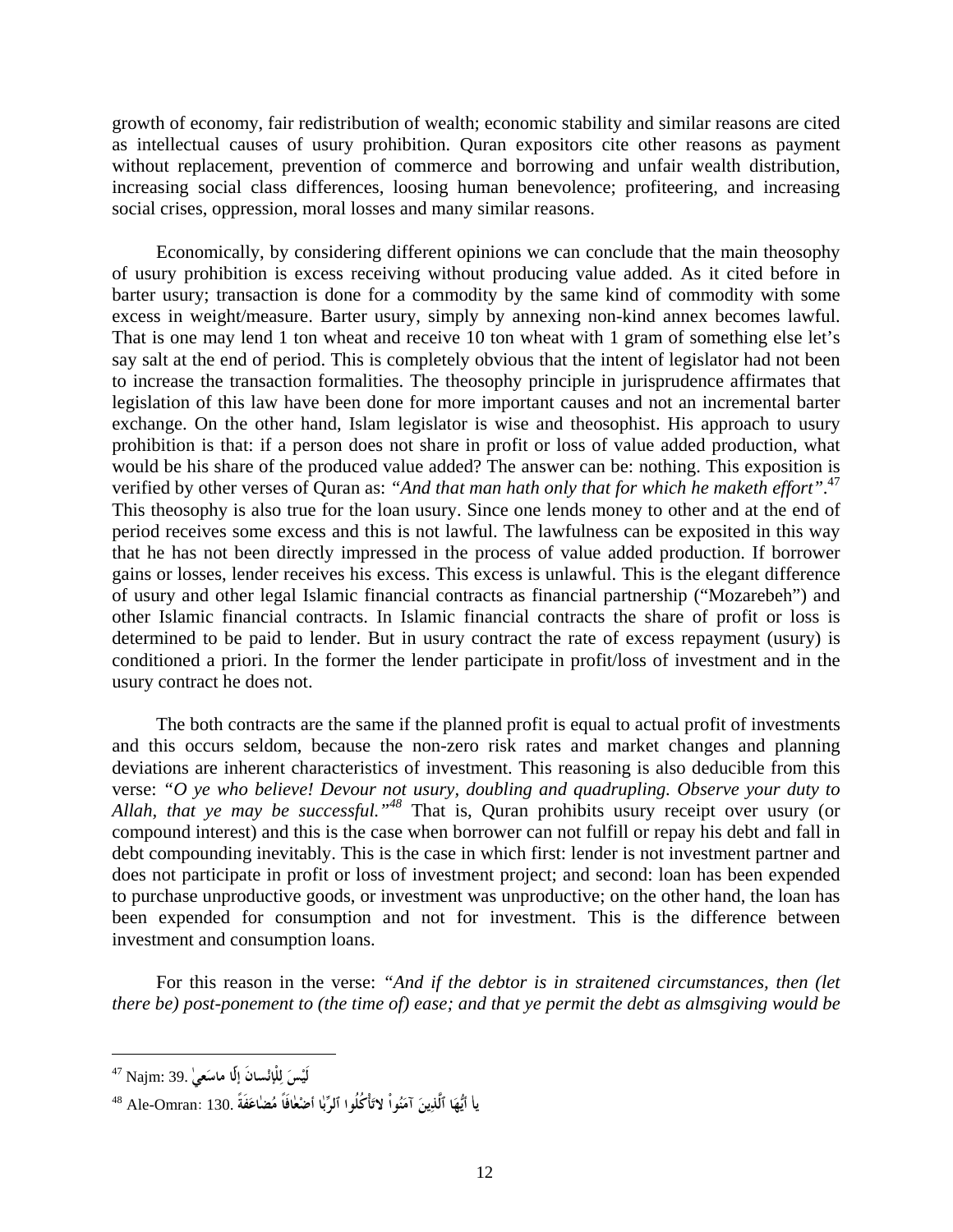*better for you if ye did but know"*<sup>49</sup>*,* emphasizes that would be better to not receive the loan principle and interest whenever the borrower is in straitens. And to confirm this almsgiving says: *"Allah hath blighted usury and made almsgiving fruitful*".50 And based on this reasons swallowing this property has been negated by the verse: *"And of their taking usury when they were forbidden it, and of their devouring people's wealth by false pretences"*. 51

The reasoning in Quran explanation of Soltan Mohammad Gonabadi<sup>52</sup> about the verse: *"They say: trade is just like usury whereas Allah permitteth trading and forbiddeth usury"*53 is referring to this point that usury (Reba) in Arab words was not used by the meaning in jurisprudence, and usury had been being used for some kind of debt repayment delay penalty which makes usury unlawful. He says<sup>54</sup>:

*"They said the trade by increasing the price is the same as usury in excess, thus usury is ok as trade is ok. Therefore the similarity of these two is in excess of repayment and this excess is Reba (usury) and comparison between trade and usury is not a matter of their correctness and this objection to the correctness of trade is not the case. Thus it deserved to be said: usury is the same as trade and not: trade is the same as usury. Thus this objection is not right. And by this point that they resemble trade to usury in excess of price refers to similarity of trade to usury because of permited situation of trade and they used this resembling to espress their intents more explicit. Thus, Allah broke their analogy and said: "Allah permitteth trading". This expression is a response to their proposition. And continued: "and forbiddeth usury". This means that: correctness and incorrectness are not because of similarity of trade and usury* 

بيان السعاده في مقامات العبادة <sup>52</sup>

1

<sup>0.</sup>... [**ذٰلك**] الأكل منهم بواسطة مغلطةٍ وقعت منهم او ذٰلك العقاب لهم [**باَنَّهُمْ**] قاسوا الربوا بالبيع حيث رأوا حواز البيع بضعفي القيمة السوقيّة للسّعلة فقاسوا هذا البيع في زيادة الثّمن عن قيمة السّعلة بالبيع الرّبويّ في زيادة العوض عن اصل المال و [**قٰالُوا إِنَّمٰا ٱلبَيْعُ**] بزيادة الثّمن [**مِثْلُ ٱلرِّبٰا**] في الزّيادة فيصحّ الرّبوا كما يصحّ هذا البيع فالتّشبيه انّما وقع في زيادة العوض و الاصل في لذٰلك هو الرّبوا لا في الصّحة موتّي يرد انّ الاصل في الصّحة هو البيع فينبغي ان يقول انّما الرّبوا مثل البيع و انّما شبّه البيع بالزّيادة عن القيمة بالرّبوا عن تشبيه الرّبوا بالبيع في الصّحة ليكون ابلغ فأبطل تعالي قياسهم بقوله تعالي [**وَ أَحَلَّ ٱاللهُٱلبَيْعَ**] حال بتقدير قد او عطف [**وَ حَرَّمَ ٱلرِّبٰا**] يعني انّ الصّحة و الفساد ليسا بالتماثل في الصّورة انّما هما بأمر االله و هنيه، قيل: كان الرّجل منهم اذا حلّ دينه علي غريمه فطالبه به قال المطلوب منه: زدني في الاجل و ازيدك في المال فيتراضيان عليه و يعملان به، فاذا قيل لهم: هذا ربواً قالوا: هما سواءٌ يعنون بذلك انّ الزيادة في الثّمن حال البيع و الزّيادة فيه بسبب الاجل عند محلّ الدّين سواء. اعلم انّهم كانوا في الجاهليّة يتّجرون و يستربحون بان يدينوا مالاً الي اجل بربحٍ معلوم كما هو ديدن اهل زماننا و كانوا يقولون: هذا الرّبح عوض تعطيلً مالناً عن التّجارة، او يدينوا جنساً من مثل الحنطة و الشّعير الي اوان بلوغه بازيد من ذلك الجنس و كانوا يقولون ان كان قيمته عشرة معجّلاً صحّ ان نبيعه بخمسة عشر مؤجّلاً فصحّ ان نقرضه عشرةً بخمسة عشر مؤجّلاً، و لمّا كان في ذلك الاتّكال علي الرّبح و ترك التّوكّل علي االله و تعطيل الاعضاء و القوي عن الحركة في طلب المعاش الّتي هي اعظم اقسام العبادات و تعطيل النّفس عن التّضرّع و الالتجاء الي االله و المسئلة منه و اضرار المدين بأخذ ماله بلاعوضٍ و ترك اصطناع المعروف بالقرض الحسن و كلّ ذلك كان مخالفاً لما اراده تعالي من عباده هني االله تعالي عنه و شدد علي فاعله، ...

إِنْ كِانَ ذُوعُسْرَةٍ فَنَظِرَةٌ إِلِي مَيْسَرةٍ وَ إنْ تَصَدَّقُوا خَيْرٌ لَكُمْ .280 .Surah: Baghareh, Ayeh <sup>49</sup>

**يَمْحَقُ ٱاللهُ ٱلرِّبٰا وَ يَرْبِي ٱلصَّدَقٰاتِ** 276. :Ayeh ,Baghareh :Surah <sup>50</sup>

**وَ أخْذِهِمْ ٱلرِّبٰا وَ قَدْ نُهُوا عَنْهُ وَأَكْلِهِمْ أَمْوٰالَ ٱلنّاسِ بِٱلْبٰاطِلِ** 161. :Ayeh ,Nesa :Surah <sup>51</sup>

قْالُوا إِنَّمَا ٱلبَيْعُ مِثْلُ ٱلرِّبَا وَ أَحَلَّ ٱللهُ ُٱلبَيْعَ وَ حَرَّمَ ٱلرِّب وَ حَرَّمَ ٱلرِّبا .275 Ssureh Baghare; Ayegh?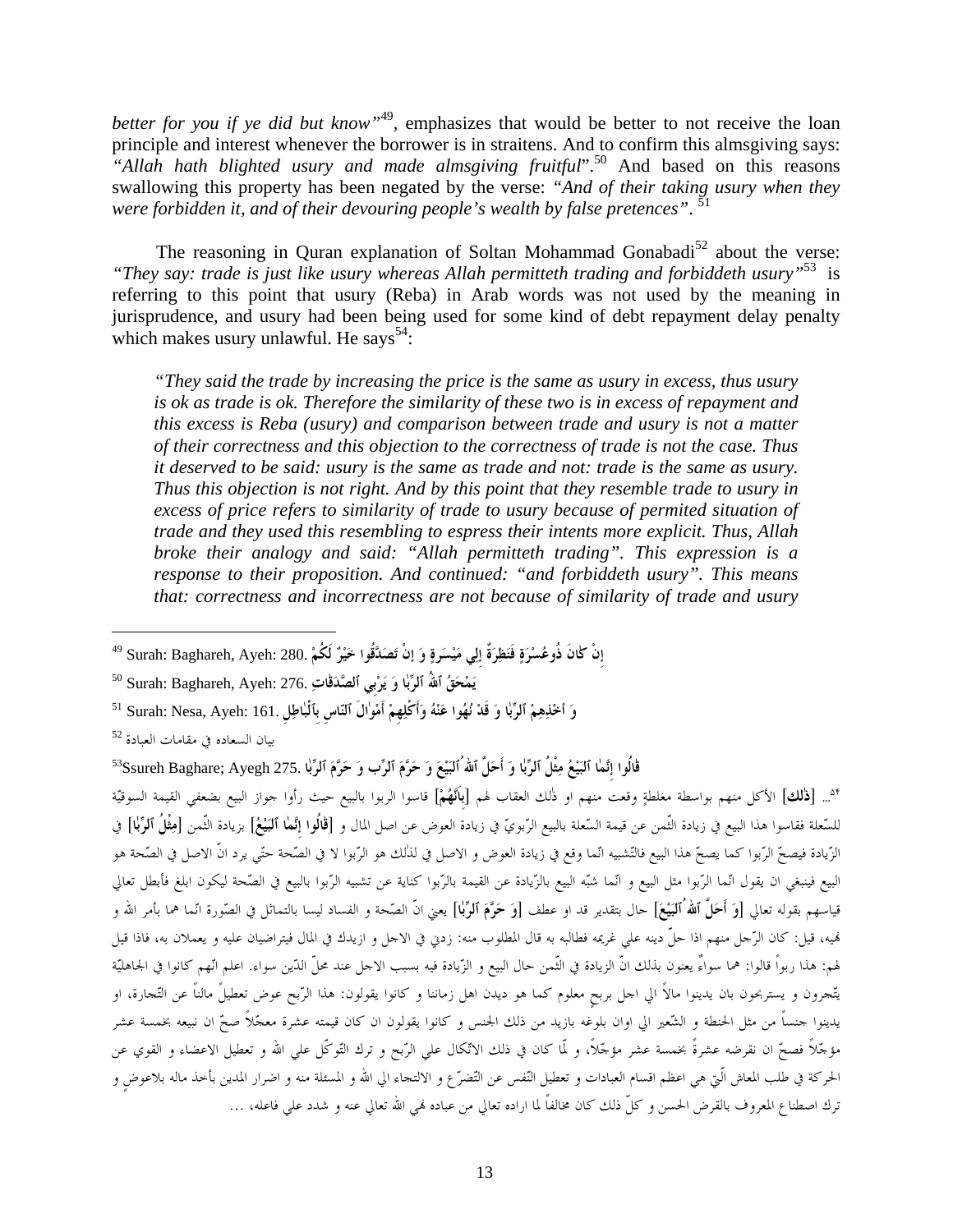*but, is because of normative and negation of God. Some other said: whenever in maturity (due) date ower requested his owe, debtor demanded inereasing repayment period and excess and agree to postpone the repayment. Whenever it was said to them that this is usury, they respond both are the same. Their intents were that: increasing the price of commodity in time of sale and increasing the loan by lengthening its period are equal. In the age of ignorance (paganism) they traded in this way and loaned a property for a due date with a determined/conditioned profit as it is prevailed in our age. Then they said this profit that we receive is compensation of the time period that our commodity has not been used in commerce and had been idle. Or loaned a commodity like wheat and barley up to harvesting time and receive more than they had loaned and said cash price is for example 10 drachmas and it is right to credit sale by 15 drachmas and it is right to loan to 15 drachmas. Since this action completely relies on profit/gain and reliance to God is*  left and body members and powers in searching livelihood which is of the most *important worship and adoration had been stopped and left idle and the soul has stopped from supplication and praying God and the debtor has been harmed by receiving his property without compensation/replacement and the good work of "good loan" (loan without excess repayment) is left and all these affairs which are opposite to the God's will for his bondmen caused the God to prohibit usury and clash to usurer."*<sup>55</sup>

By this explanation about the theosophy of unlawfulness of usury, we can summarize that: if the debt resources are to be expended in consumption is encountered as usury and is prohibited. And if is expended in investment, then the excess receipt is profit and lawful. The above reasoning leads us to the theosophies of the legislator in forming production activities. By the name production we mean value added as system of national and product accounts of United Nations encounters in production and transaction of goods and services in all sectors of economy. In summery:

- 1. The loaner must share in profit and loss of the economic activity of loan receiver.
- 2. The rate of interest -because of inability to determine the capital productivity rate a priori- should not be determined and conditioned in advance.
- 3. Receiving interest in consumption loans is usury and not allowed.

According to these theosophies of usury prohibition, some of Shiites and Sunnites jurists consider non-usury of investment loans.<sup>56</sup> Though, some others encounter this as a trick to exit usury. Summing up different reasoning and scrutinizing the Quran indications and narratives, consolidates the conclusion that it is not a trick to exit usury and reveals wisdom of God's

<sup>&</sup>lt;sup>00</sup> حاج ملا سلطانمحمد بيدختي گنابادي سلطانعليشاه، بيان السعاده في مقامات العبادة، چاپ دانشگاه تمران، ۱۳۴۶. ترجمة محمد رضاخاني و حشمت االله رياضي، سازمان چاپ و انتشارات وزارت فرهنگ و ارشاد اسلامي، جلد سوم، صفحات -۱۵۰ ،۱۴۹ هتران، **.**۱۳۷۷ <sup>٥٦</sup> عبدالرزاق سنهوري: مصادر الحق في الفقه الاسلامي، ج٣. ص٢٣٣.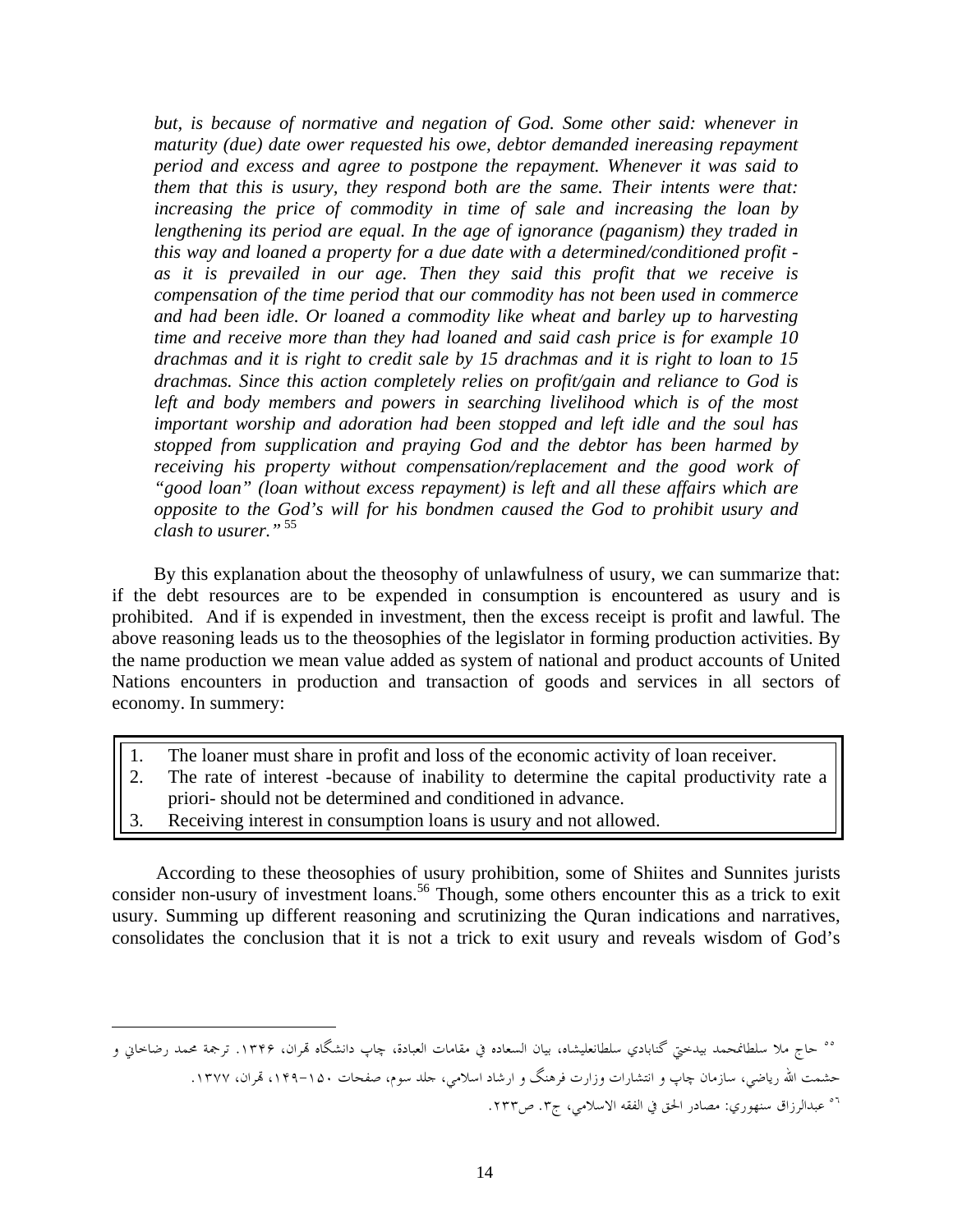decree. Of course the theosophy of forbidding usury has also been cited from the social view points which we do not touch them in this paper.<sup>57</sup>

This group believes that in the age of the prophet and legislation of usury, in Arabia, usury was applicable in consumption loans, and majority of loans were financed for consumption needs and Islam prohibited these loans. Thus, loans with interest in production affairs were excluded from usury realm.58 That is, for example one who borrows to construct or to buy house will benefit from this investment and is fully rational to pay some share of this profit to lender. This share may be as some percents of profit or be in different forms of Islamic contracts. Juristic opinion and decrees of Shiite and Sunnite jurists about sale and purchase of note strengthen this proposition. The decrees about the lawfulness or unlawfulness of purchasing note have a wide range of fully lawful to completely unlawful. Many jurists believe that notes are numerable and not weighable and measurable, thus its transaction is lawful. They encounter note as commodity. Other group believes that purchasing/sale of note is unlawful because it is debt usury. This group believes that note is an instrument to purchase and sale commodity and is representative to enumerate the commodity value and has no propertyship by itself. Comparison of various conflict decrees leads to an important conclusion. Since, some decree that note lending is legal and some other decree as illegal. That is, some decree that note lending-which is another expression of loan- to lawful and some decree to unlawful. On the other hand, some say usury is legal and some other says it is illegal. These conflicts enlighten two important propositions.

- 1. The juristic deduction methodology needs revision.
- 2. Ignorance to theosophy principle of jurisprudence is the main source of conflicts.<sup>59</sup>

Regarding the first paradigm, if we ask this question (usury definition) from "this age divine legislator", we would receive a unique response that pass over the conflicting decrees and rule them out. Thus, the methods to find out the legislator opinion should be different with prevailed methodology. As it mentioned in the first part of the paper, the methodology of juristic deduction has many shortages and necessitates revision. The permitted person who has divine authority is the solution to this problem. On the other side, the juristic deduction methodology is not a scientific methodology. If it were, its answer to unique particular problem should be unique. But in juristic deduction we find different decrees and solutions to a specific (unique) problem. That is, it does not posses a scientific methodology $60$ .

حضرت آقاي دكتر نورعلي تابنده، مجموعه مقالات فقهي و اجتماعي، انتشارات حقيقت، هتران، .۱۳۸۰ <sup>٥٨</sup>

حضرت آقاي دكتر نورعلي تابنده، مجموعه مقالات فقهي و اجتماعي، انتشارات حقيقت، قمران، ١٣٨٠.

<sup>&</sup>lt;sup>٥٧</sup> رسالة رفع شبهات جناب حاج سلطانحسين تابنده گنابادي. صفحات ١٥٥–١٥٢. انتشارات حقيقت، ١٣٧٧، چاپ پنجم.

<sup>&</sup>lt;sup>59</sup> This is also occurred in mulct (blood-money). Murderer has option to pay blood-money as one of the following items: 100 camels or 200 cows or 1000 sheeps or 200 cloths or 1000 gold dinars or 10000 silver Derhams. See:

 $60$  By a scientific methodology, similar experiments will result unique conclusion. This comes from "scientific law" definition.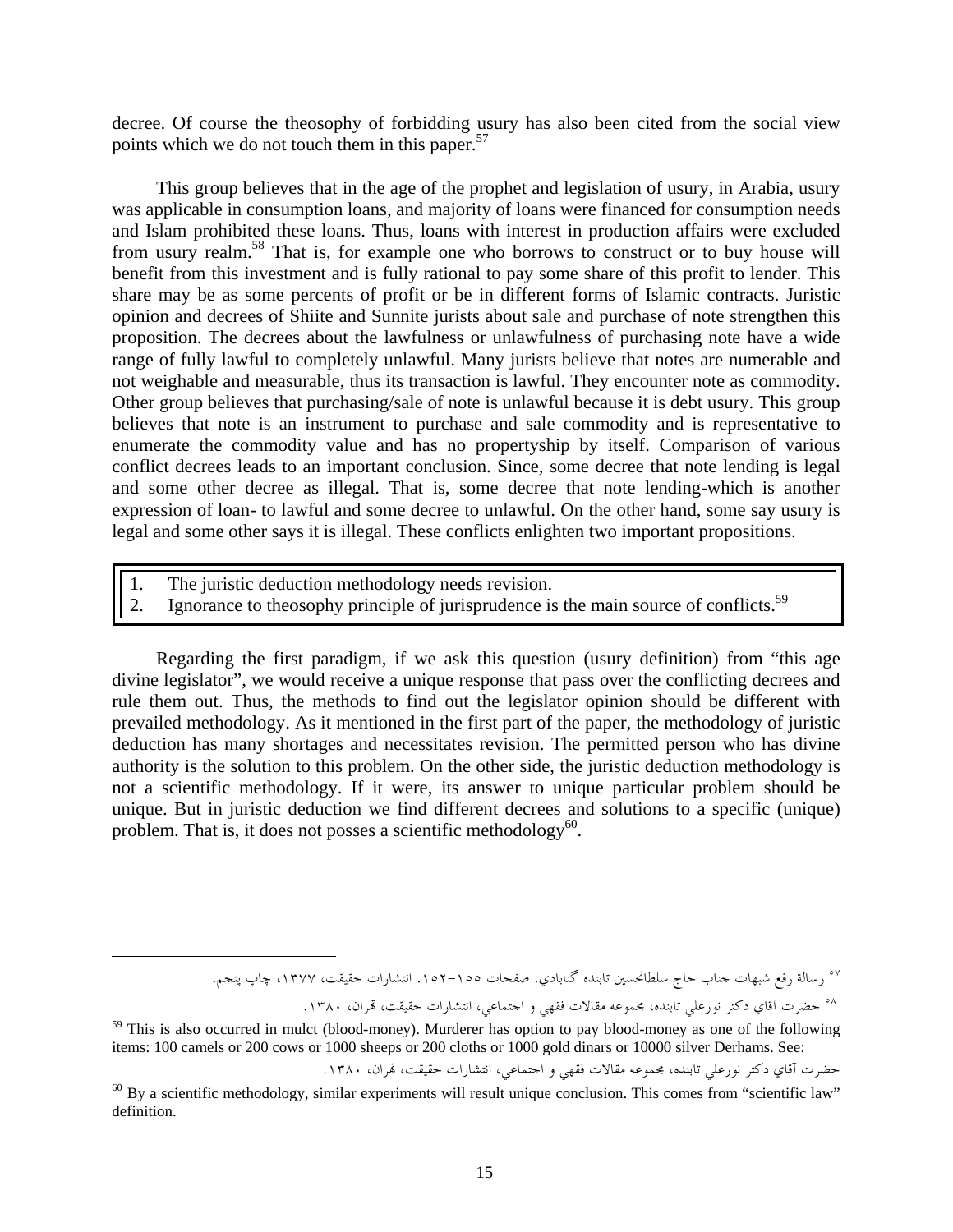## **Usury initiates real sector fluctuations**

By the second paradigm, we try to analyze the economic theosophy of usury prohibition. Generally, many economic fluctuations in real economy come from money market oscillations. There are huge literatures about this proposition in economic literature. If the money market fluctuation of the economy dampens, then real economy will become much stable. The main effect of usury deletion from the economy is to make direct link from the economy's real sector (investment at first) to saving sector. As it cited before whenever banks are profit maximizer, financial intermediaries will operate as an independent sector and the created differences in demand and supply sides of money resources will be the main sources of oscillation in the economy. On the other side, since, loans contracts are time period contracts; there should be a delay for the market agents to adjust themselves with new interest rate and market conditions. This delay is the source of continuous oscillations, in financial markets. This phenomenon is displayed at the following figure:



|  | $\overline{S}^{\,B}$ | Bank's loan supply |  |
|--|----------------------|--------------------|--|
|--|----------------------|--------------------|--|

- *<sup>S</sup>* Depositors' supply of saving deposits *s*
- 
- **D<sup>L</sup>** Investor's demand for loan **D**<sup>B</sup> Bank's demand for resource  $\mathbf{D}^{\mathbf{B}}$  **Bank's demand for resources**  $r^s$  **Saving deposit interest rate**
- Saving deposit interest rate
- Loan interest rate *<sup>L</sup> r*
- *m*<sup>*s*</sup> **Amount of saving**
- Amount of loans  $m^B$
- Bank's revenue *<sup>B</sup> R*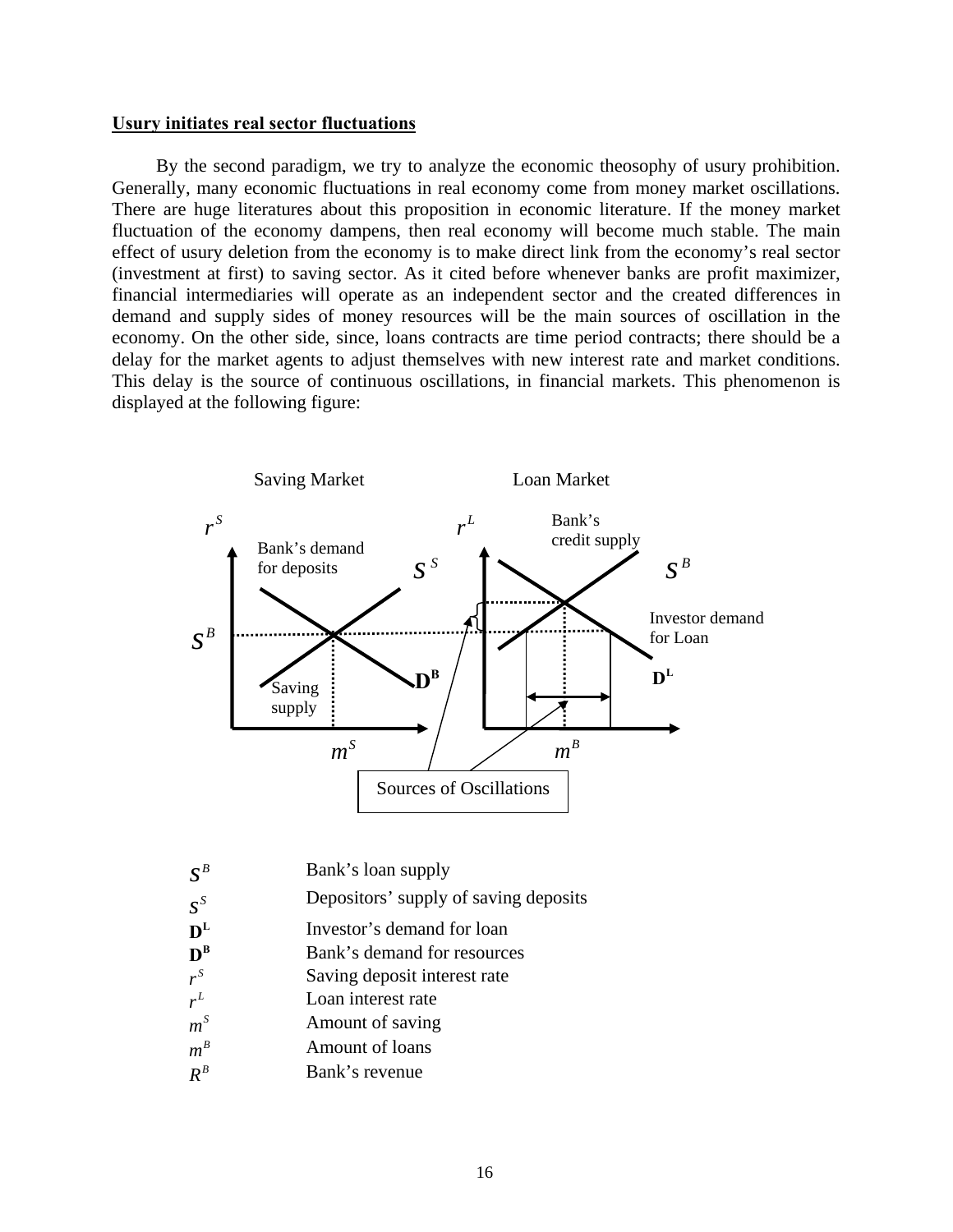Bank's revenue at time t will be equal to interest received from loans, less interest payments to depositors:

$$
R_t^B = m_t^B r_t^L - m_t^S r_t^S \tag{1}
$$

At the loan market in equilibrium we have: amount of loans equal to investor's demand for loans and bank's loan supply at time t:

$$
m_t^B = D_t^L = s_t^B \tag{2}
$$

And also at the saving markets, at equilibrium, we have the equality of amount of saving and bank's demand for resources and depositors' supply of saving deposits. That is:

$$
m_t^S = D_t^B = s_t^S \tag{3}
$$

Suppose that demand for loan shifts down. In this case  $D_t^L$  shifts lefts to  $D_{t+1}^L$  and in the new equilibrium:

$$
r_{t+1}^L < r_t^L \tag{4}
$$

Now, if the bank's revenue becomes negative:

$$
R_{t+1}^L = m_{t+1}^B r_{t+1}^L - m_t^S r_t^S < \infty
$$
\n<sup>(5)</sup>

Consequently, because of bank's time contracts, bank should finance his loss of the year t+1 from other sources and then at the next period by shifting  $D^B$  to the left will compensate it. That is:

$$
r_{t+2}^S > r_{t+1}^L \tag{6}
$$

$$
R_{t+2}^B = m_{t+1}^B \ r_{t+1}^L - m_{t+2}^S \ r_{t+2}^S > \circ \tag{7}
$$

By generalizing this phenomenon, we will observe that any shock in supply of saving resources or demand for loans-because of time dependent contracts and consequently their inflexibility to adjust- will transfer to other market and oscillations will be transferred from saving to investment market and then from investment to saving market. Real economy will suffer from this oscillation and the business cycle occurs.

By examining sign of the three equations of  $(1)$  and  $(5)$  and  $(7)$ , it is obvious that the behavior of  $R<sup>B</sup>$  in different periods is oscillatory. Behavior of saving and loan markets can be modeled as a cobweb model that will have different time oscillations relating to the slopes of the demand and supply schedules in both markets.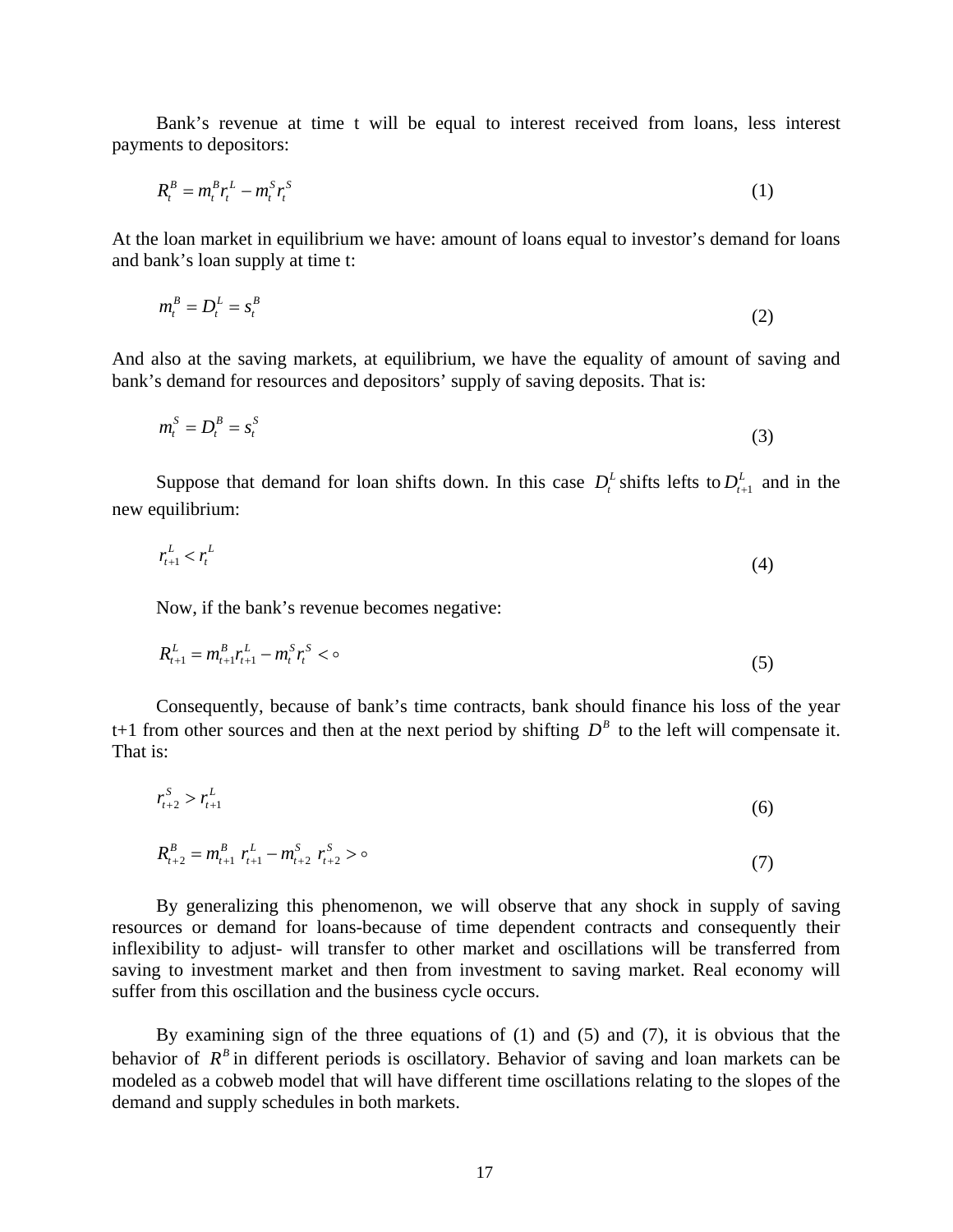The interest rates at the two markets will be:

$$
r_t^S = r^S(m_t^S) \tag{8}
$$

$$
r_t^L = r^L(m_t^B) \tag{9}
$$

If based on the cited assumptions, the relation of two markets adjusts by one period lag, then:

$$
m_{t+1}^S = f(m_t^B)
$$
 (10)

Replacing  $(8)$  and  $(9)$  in  $(10)$ :

$$
r_t^S = r^S(f(m_{t-1}^B)) = r^S(f(r^{L^{-1}}(r_{t-1}^L)))
$$
\n(11)

On the other hand, interest rate in saving market is a function of interest rate in credit market at previous period. This adjustment will complete by the return path in the next periods. That is the interest rate of credit market is a function of saving interest rate at pervious period. That is:

$$
m_{t+1}^B = g(m_t^S) \tag{12}
$$

By replacing (10) in (12), we will have:

$$
m_{t+1}^B = g(f(m_{t-1}^B))
$$
\n(13)

This equation is a second order difference equation. This equation type can oscillate simply during the time. This will be also true for the interest rates. By replacing (12) in (10) we have:

$$
m_{t+1}^S = f(g(m_{t-1}^S))
$$
\n(14)

This equation similar to the previous one can be oscillatory. By replacing (12) in (9), we will have:

$$
r_t^L = r^L(g(m_{t-1}^S)) = r^L(g(r^{S^{-1}}(r_{t-1}^L)))
$$
\n(15)

Equation (15) and (11) are function of  $m_{t-1}^S$  and  $m_{t-1}^B$  and these two variables can be oscillatory according to (13) and (14). Thus, interest rates similar to saving and loans resources in both markets can be oscillatory.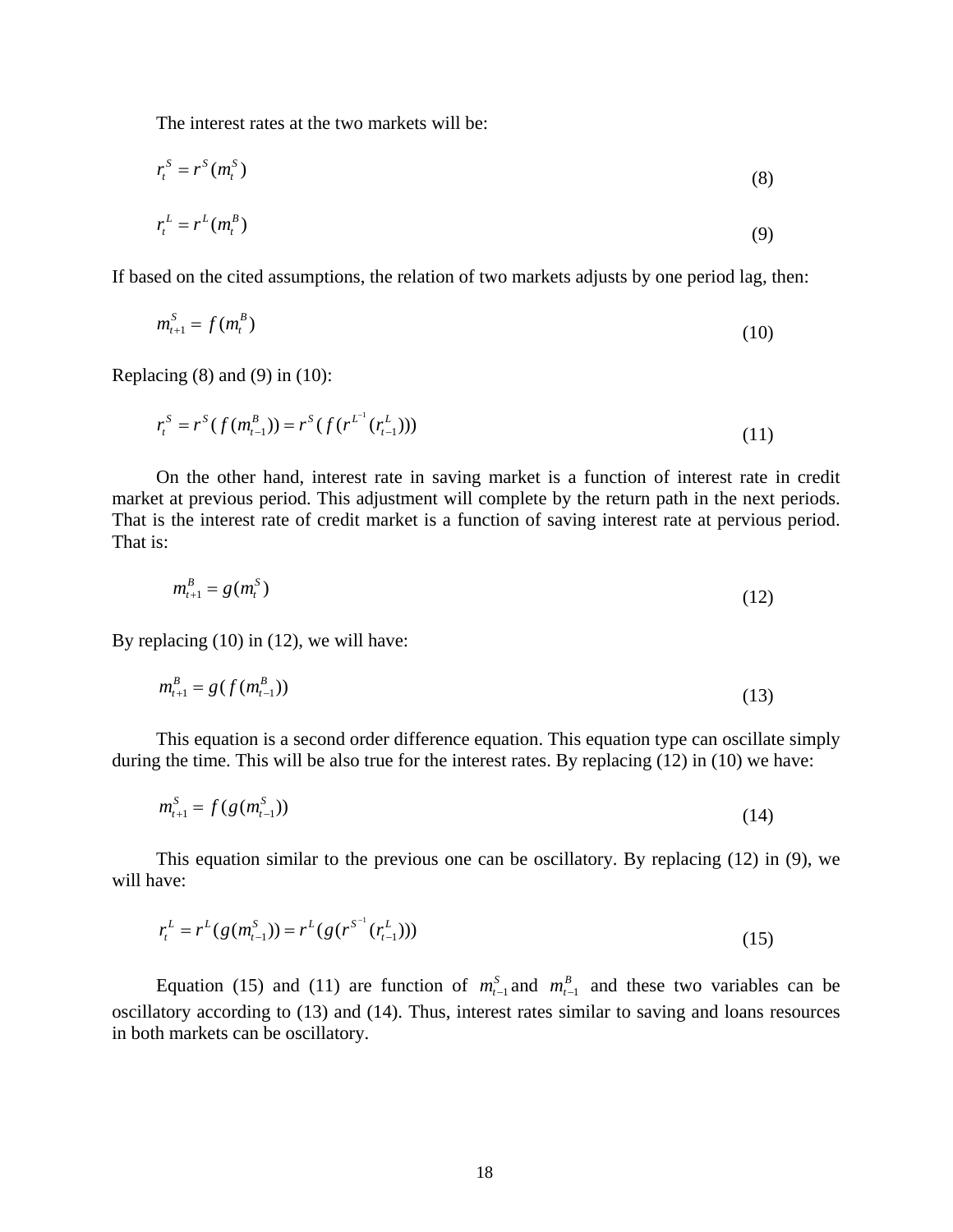## **English references**

- Chapra, U.(2000) why has Islam prohibited interest? Rational behind the prohibition of interest, Review of Islamic economics, No.9, 2000 / I42 H, pp. 5-20.
- Mills, P.S. and Presley J.R. (1999) Islamic finance, theory and practice.
- Mohammad Nejatullah Siddiqi (2000), Islamic banks concept, percept and prospects, Review of Islamic economics, No. 9, 2000 / I42 H, pp. 21-35.
- Razavi, M. (2000), Islamic economics: a system design, college of economic affairs, Tehran.

#### **Farsi references**

- حضرت آقاي دكتر نورعلي تابنده، مجموعه مقالات فقهي و اجتماعي، انتشارات حقيقت، هتران، .۱۳۸۰ http://www.sufism.ir
- حضرت حاج سلطانحسين تابنده گنابادي، رسالة رفع شبهات. انتشارات حقيقت، ،١٣٧٧ چاپ پنجم. http://www.sufism.ir
- حضرت حاج ملا سلطانمحمد بيدختي گنابادي سلطانعليشاه، سعادتنامه، انتشارات حقيقت، ،۱۳۷۹ هتران. http://www.sufism.ir
- حضرت حاج ملا سلطانمحمد بيدختي گنابادي سلطانعليشاه، ولايتنامه، انتشارات حقيقت، ،۱۳۷۹ هتران. http://www.sufism.ir
- حضرت حاج ملا سلطانمحمد بيدختي گنابادي سلطانعليشاه، مجمع السعادات، انتشارات حقيقت، ،۱۳۷۸ هتران. http://www.sufism.ir
- حضرت حاج ملا سلطانمحمد بيدختي گنابادي سلطانعليشاه، بشارت المؤمنين، انتشارات حقيقت، ،۱۳۶۰ هتران. http://www.sufism.ir
	- استاد محمود شهابي، ادوار فقه، جلد اول، سازمان انتشارات وزارت فرهنگ و ارشاد اسلامي، چاپ دوم، .۱۳۶۶
- بيدآباد، بيژن و عبدالرضا هرسيني (١٣٨٢) تحليل فقهي- اقتصادي ربا در وامهاي مصرفي و سرمايهگذاري و كاستيهاي فقه متداول در كشف احكام شارع. http://www.bidabad.com
- بيدآباد، بيژن و عبدالرضا هرسيني (١٣٨٢) شركت سهامي بانك غيرربوي و بازبيني ماهيت ربوي و غيرربوي عمليات بانكي متداول. مجموعه مقالات سومين همايش دوسالانة اقتصاد اسلامي «نظرية اقتصاد اسلامي و عملكرد اقتصاد ايران»، ٤-٣ دي ١٣٨٢، پژوهشكده اقتصاد، دانشگاه تربيت مدرس، صص ٢٢٤–١٩٣، تمران .

http://www.bidabad.com

- بيدآباد، بيژن و عبدالرضا هرسيني (١٣٨٢) تحليل فقهي-اقتصادي انواع بيمهو ويژگيهاي شيوة حكومت اسلامي. پژوهشكدة پولي و بانكي، بانك مركزي ايران.http://www.bidabad.com
- بيدآباد، بيژن و عبدالرضا هرسيني (١٣٨٣) نرخ و پاية مالياتي در ماليه اسلام و بناي حكمت در اصول فقه پوياي اماميه، پژوهشكدة پولي و بانكي، بانك مركزي ايران. http://www.bidabad.com
	- توتونچيان، ايرج (١٣٧٩) پول و بانكداري اسلامي و مقايسه آن با نظام سرمايهداري، نشر توانگران.
		- جامع الاحاديث، نور ،۲ مركز تحقيقات كامپيوتري علوم اسلامي، ديسك فشرده CD.
	- سيد مصطفي محقق داماد، مباحثي از اصول فقه، دفتر اول، مبحث الفاظ، مركز نشر علوم اسلامي، چاپ دهم.
		- سيد مصطفي محقق داماد، مباحثي از اصول فقه، دفتر دوم، منابع فقه، چاپ هنم، مركز نشر علوم اسلامي.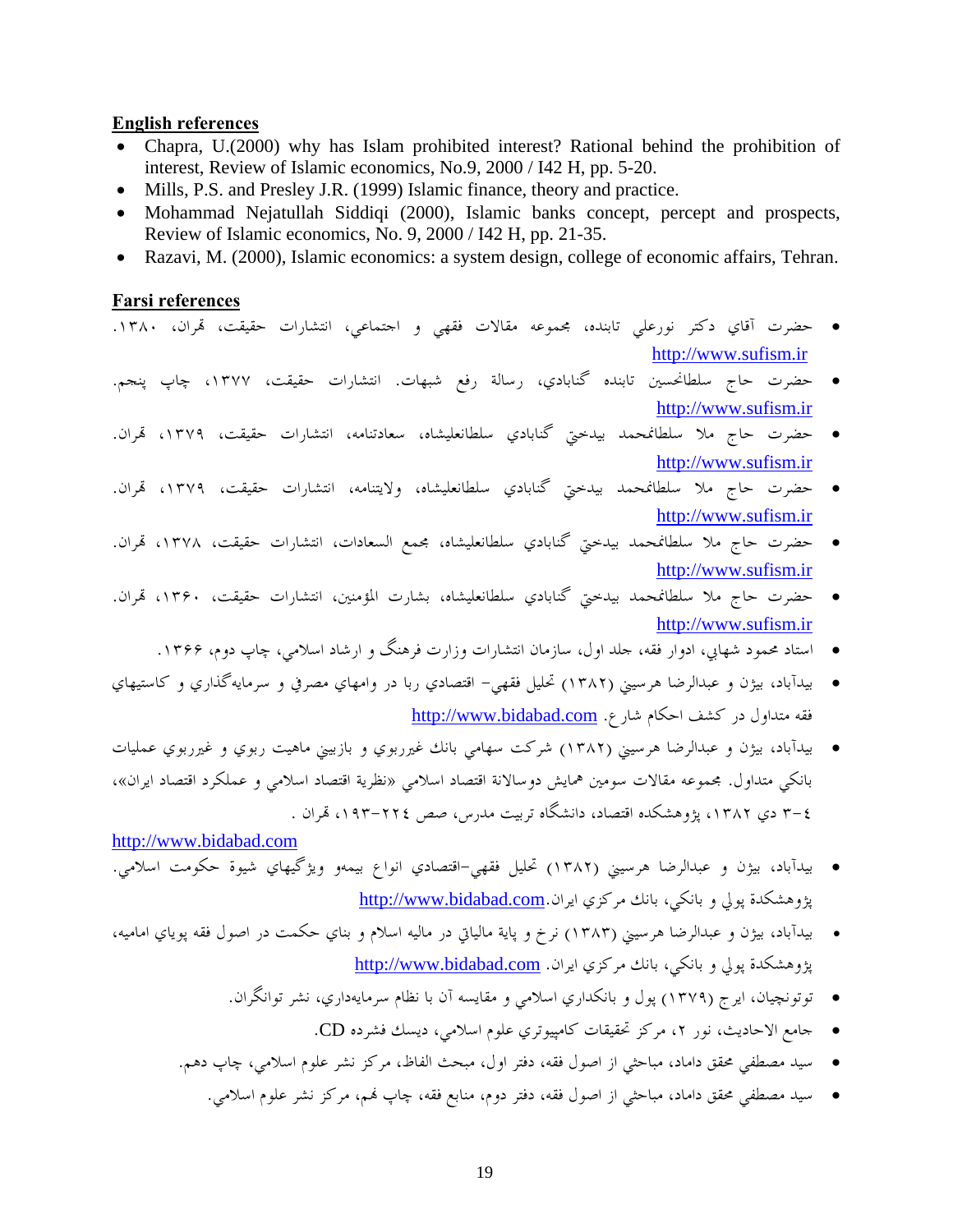- سيّد روح االله موسوي خميني، تحريرالوسيله، ترجمه محمدباقر موسوي همداني، انتشارات دارالعلم، قم، چاپ سوم .۱۳۷۵
	- عبدالرزاق سنهوري مجلة اطلاعات سياسي- اقتصادي شمارههاي ١١١ و .١١٢
	- موسايي ميثم (١٣٧٦) تبيين مفهوم و موضوع ربا از ديدگاه فقهي. پژوهشكده پولي و بانكي، هتران.
		- نجفي، محمد حسن، جواهرالكلام، دارالكتب الاسلامية، چاپ ششم.

## **Arabic references**

- حضرت حاج ملاسلطانمحمد بيدختي گنابادي سلطانعليشاه، بيان السعاده في مقامات العبادة، طبع الثاني، دانشگاه هتران، ۱۳۴۶. ترجمة محمد رضاحاني وحشمتالله رياضي،سازمان چاپ و انتشارات وزارت فرهنگ و ارشاد اسلامي، ۱۳۷۷. http://www.sufism.ir
	- ابن منظور، لسان العرب، نشر ادب الحوزه، قم، ۱۴۰۵ قمري.
	- ابوعلي فضل بن طبرسي، مجمع البيان في تفسير القرآن، موسسة الاعلمي للمطبوعات، طبع الاول، بيروت، ۱۴۱۵ قمري.
		- الامام فخر رازي، تفسير الكبير، دارالفكر، لبنان، ۱۴۱۵ قمري.
			- الترمذي، سنن الترمذي، انتشارات دارالفكر.
				- جلال الدين سيوطي الشافعي، الحاوي.
		- حر عاملي، وسايل الشيعه، مؤسسة آل البيت لاحياء التراث، طبع الاول، بيروت، ۱۴۱۳ قمري.
			- حسن محمدتقي جواهري، الربا فقهياً و اقتصاديا، دارالمرتضي، طبع الثاني.
			- راغب اصفهاني، المعجم المفردات الفاظ القرآن، انتشارات دارالفكر بيروت، لبنان.
				- روضه كافي، مركز تحقيقات كامپيوتري اسلامي، ديسك فشرده CD. قم.
		- محسن الحكيم، منهاج الصالحين، بلحاشية السيد محمد باقر الصدر، دارالتعارف للمطبوعات، بيروت ۱۴۰۰ قمري.
- محمد حسين الطباطبائي، الميزان في تفسير القرآن، مؤسسة الاعلمي للمطبوعات، بيروت، لبنان. ترجمة الفارسي انتشارات موسسة مطبوعات دارالعلم، قم، طبع الثالث، ۱۳۸۷ قمري.
	- سيوري، جمال الدين المقداد بن عبداالله، كنز العرفان في فقه القرآن، المكتبة المرتضوية الاحياء الآثار الجعفرية.
		- شهيد الاول، لمعة دمشقيه.
	- شهيد الثاني، زين الدين الجبل العاملي، منية المريدين. مركز تحقيقات كامپيوتري اسلامي، ديسك فشرده CD.
	- شيخ كليني، الاصول الكافي، جامع الاحاديث، نور ،۲ مركز تحقيقات كامپيوتري علوم اسلامي، ديسك فشرده CD.
		- شيخ مفيد، المقنعه، مؤسسة النشر الاسلامي، طبع الثاني، ۱۴۱۰ قمري.
			- طوسي، هتذيب الاحكام، انتشارات صدرا.
	- عبدالباقي، محمد فؤاد، ۱۴۲۰ قمري، المعجم المفهرس لالفاظ القرآن الكريم، مؤسسه الاعلمي للمطبوعات، بيروت، لبنان.
		- عبدالرزاق سنهوري مصادر الحق في الفقه الاسلامي، دار احياء التراث العربي، لبنان.
			- فضل االله، محمد حسين، من وحي القرآن، دارالزهرا، بيروت.
				- محقق حلي، المختصر النافع.
			- محقق حلي، شرايع الاسلام، انتشارات علمي هتران، طبع الثاني، .۱۳۷۴